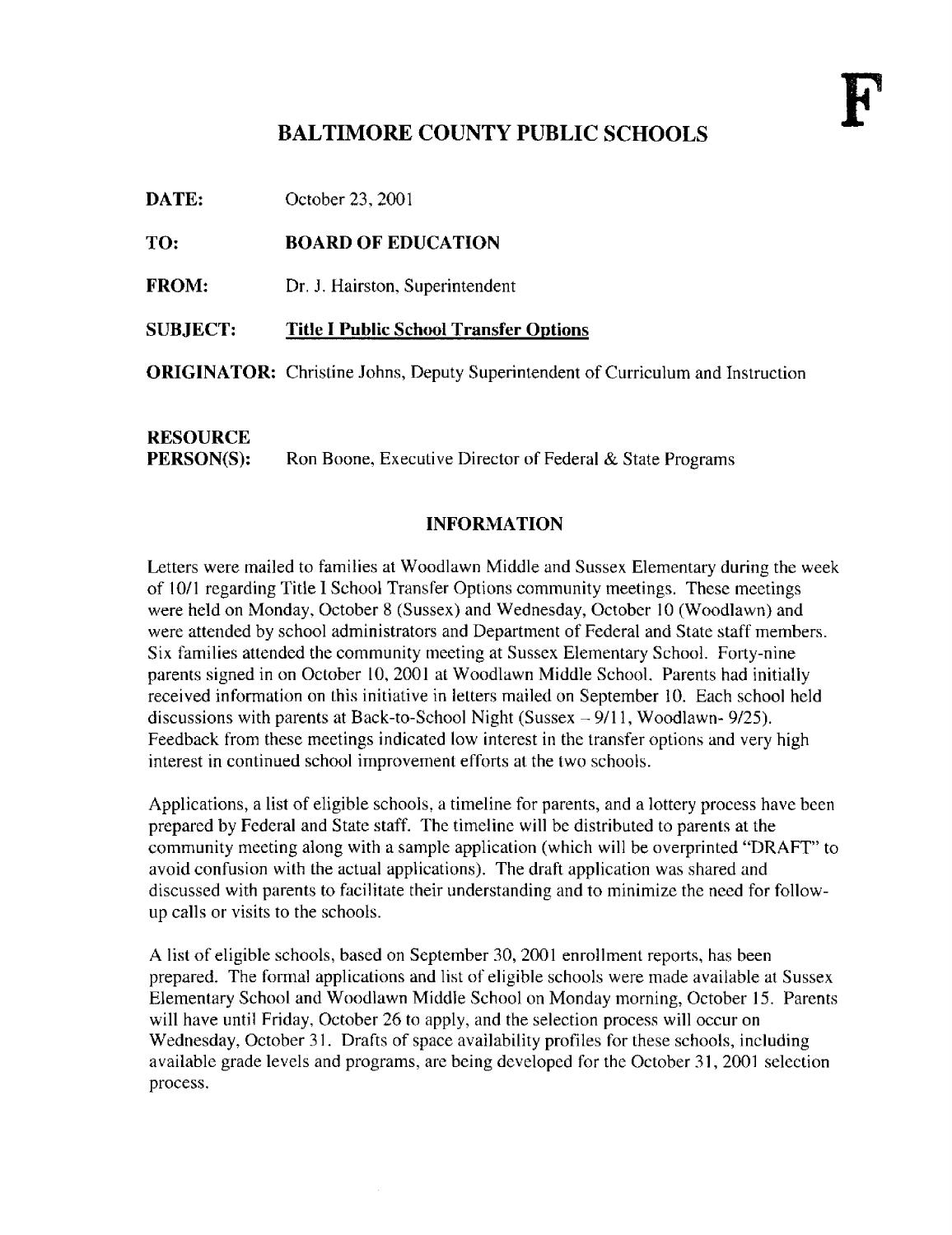### RB/clf

Appendix  $I -$  Letter to principals from Dr. Joe Hairston

- Appendix  $II$  Frequently asked questions and answers mailed to parents of Sussex Elementary and Woodlawn Middle on September 10, 2001 and distributed at community meetings.
- Appendix III Chart indicating ineligible/eligible schools, including reason(s) for ineligibility.
- Appendix IV September 10, 2001 parent letter from principal at Sussex Elementary
- Appendix V Materials distributed at Sussex Elementary School on October 8, 2001 community meeting, including:

- Draft of Application for Special Transfer, Sussex Elementary School

- Parent Information Timeline for Sussex Elementary School

Appendix VI - Application materials for Sussex Elementary School, including:

- Application for Special Transfer
- List of eligible schools
- Appendix VII September 10, 2001 Parent Letter from acting principal at Woodlawn Middle

Appendix VIII -Materials distributed at Woodlawn Middle School on October 10, 2001 community meeting, including:

- Draft of Application for Special Transfer, Woodlawn Middle School

- Parent Information Timeline for Woodlawn Middle School

Appendix IX $-$  Application materials for Woodlawn Middle School including:

- Application for Special Transfer

- List of eligible schools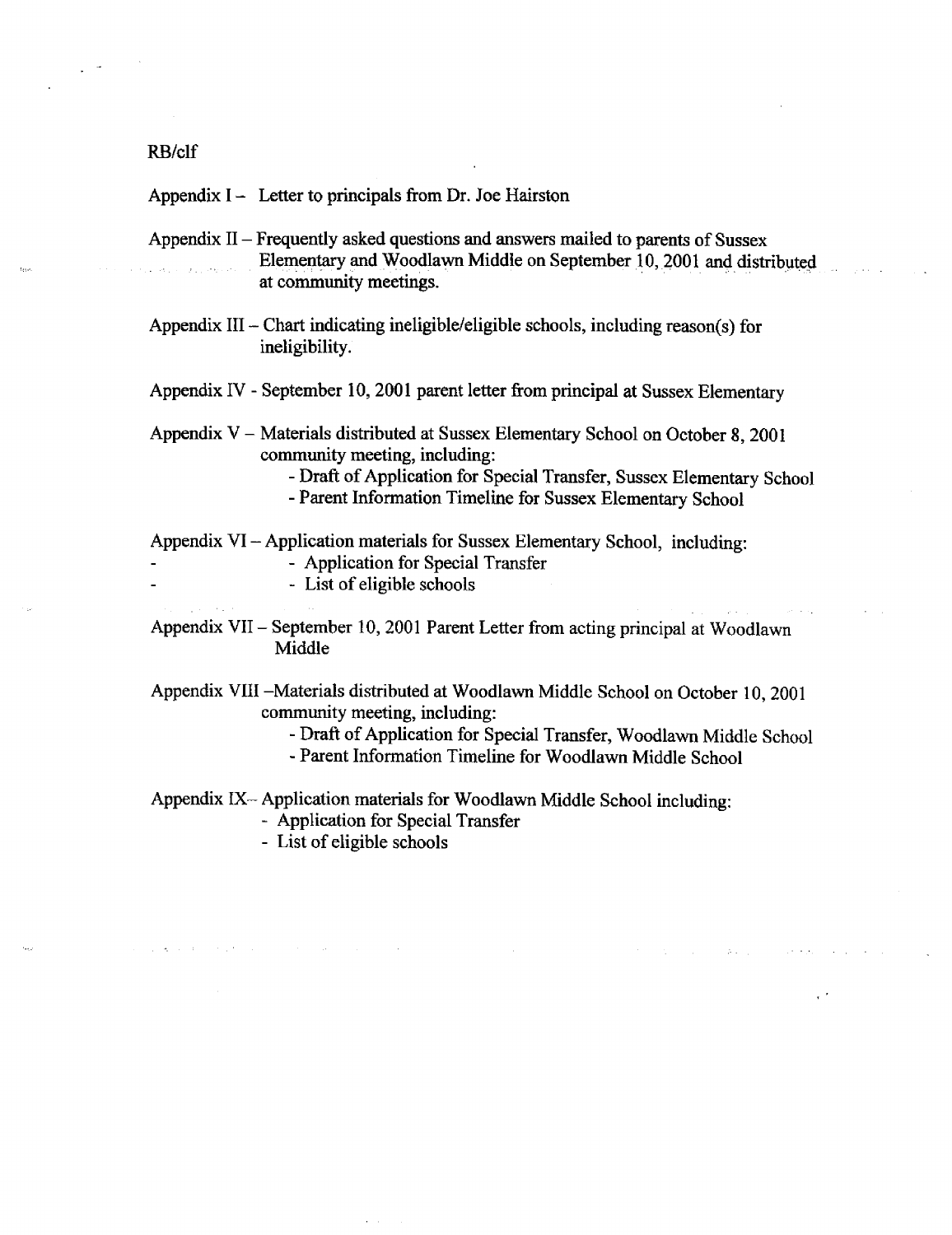Appendix <sup>I</sup>

# BALTIMORE COUNTY PUBLIC SCHOOLS

6901 Charles Street Towson, Maryland 21204-371 1

To: Principals

From: Dr. Joe Hairston, Superintendent of Schools

Re: Title <sup>I</sup> School Transfer Options

Recent Title <sup>I</sup> law provides for families in Title <sup>I</sup> schools which have not met standards for two years, or which have been made reconstitution eligible, to apply for transfers to other schools in that district. Baltimore County Public Schools has two such identified schools, Woodlawn Middle and Sussex Elementary. Since the start of the school year, system officials and school staff have been informing families regarding their options under this law. Between October <sup>15</sup> and October 26, families who wish <sup>a</sup> transfer will apply to the school system, with transfer selections to be approved on Wednesday, October 31. Transfers will be effective on November 12, the first day of the second quarter.

It is very important to note several facts related to this process .

- <sup>1</sup> . Baltimore County has many school improvement initiatives, such as our AIT, in place on a continual basis. Our programs impact many more schools than this initiative, which is directed at two schools .
- 2. Elementary schools with an SPI below 60, and middle schools with an SPI below 70 will not be eligible to receive transfers.
- 3. Overcrowded schools will not be eligible to receive transfers. BCPS defines an overcrowded school as one exceeding its building capacity or the enrollment at which it was staffed. Additionally, students will not be placed in individual grade levels or programs where the enrollment exceeds the staffing allotment.
- 4. Eligible schools will be so notified during the week of 10/15 by the Department of Federal and State Programs.
- 5 . Consistent with other school system transfer policies and procedures, transportation will not be provided unless it can be accommodated within existing school bus routes.
- 6 . High schools are not involved in this process.

The Baltimore County Public Schools will implement the Title <sup>I</sup> School Transfer Options in the same positive, high quality fashion that it does in all of its operations. Your professional approach and response to this initiative is, as always, appreciated. Questions from the media should be referred to Charles Herndon, Office of Communications . Principals or parents with questions should contact the Office of Title <sup>I</sup> and Grant Assistance at 410-887-3487.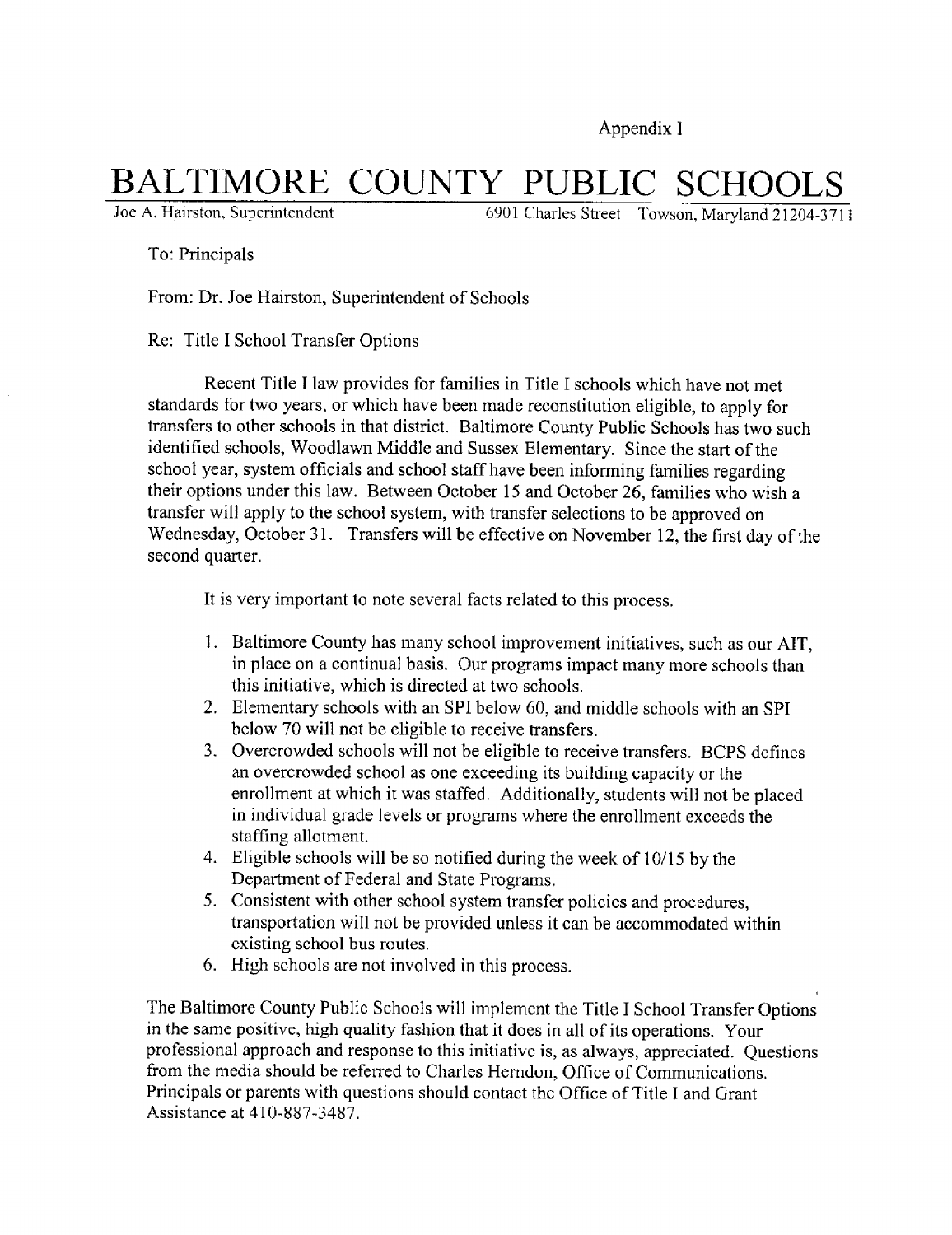### Appendix <sup>11</sup>

### NEW TITLE <sup>I</sup> ACCOUNTABILITY PROVISIONS FOR SCHOOL IMPROVEMENT QUESTIONS AND ANSWERS

### 1. What is "New Title <sup>I</sup> Accountability Provisions for School Improvement"?

The "New Title <sup>I</sup> Accountability Provisions for School Improvement" is <sup>a</sup> new federal law. The provisions are set forth in <sup>a</sup> Congressional appropriations bill, Public Law 106-554.

### 2. What does this law provide?

This law provides funds that local school systems are required to use for school improvement efforts in identified Title <sup>I</sup> schools. In Maryland, the schools are identified either because they are "reconstitution eligible" or because they have not made "adequate yearly progress" on the Maryland School Performance Assessment Program for two consecutive years.

#### 3. What are the requirements of this law?

Under the "New Title <sup>I</sup> Accountability Provisions for School Improvement," local school systems must provide students enrolled in these identified schools with the option to transfer to another public school that has not been identified as being in need of school improvement within the district, unless such transfers are prohibited by State law, local law, or local school board policy, or unless the school system lacks the capacity to offer the transfer option .

### 4. What does this mean for Baltimore County Public Schools?

In Baltimore County, there are two schools that have been identified under the new accountability provisions . They are Woodlawn Middle School and Sussex Elementary School . In addition to other measures that support school improvement, our system will need to offer transfer options to students assigned to these schools.

### 5. Will students have to transfer from these schools?

No. There are many valid reasons why families can decide with confidence that it is in their children's best interest to remain at their currently assigned schools.

### 6. What school improvement support is being provided by the Baltimore County Public Schools?

Our system is actively addressing school improvement needs in Baltimore County. Strategies that will benefit many of our students include opportunities such as extended day and extended year learning programs, additional training for teachers, and reading class size reduction. Students at Sussex Elementary School and Woodlawn Middle School will benefit from the implementation of additional services designed to meet their local needs.

#### 7. What is the system's capacity to meet this requirement?

Currently, we anticipate that Baltimore County has schools that are likely to have some spaces available for additional students. However, the number of spaces available cannot be finalized until after the September 30, 2001, enrollment data has been collected and analyzed.

### 8. Will the Baltimore County Public Schools need to provide transportation to students requesting transfers?

If there is need for transportation, the school system does not currently have the capacity to provide it and would need to seek additional funds.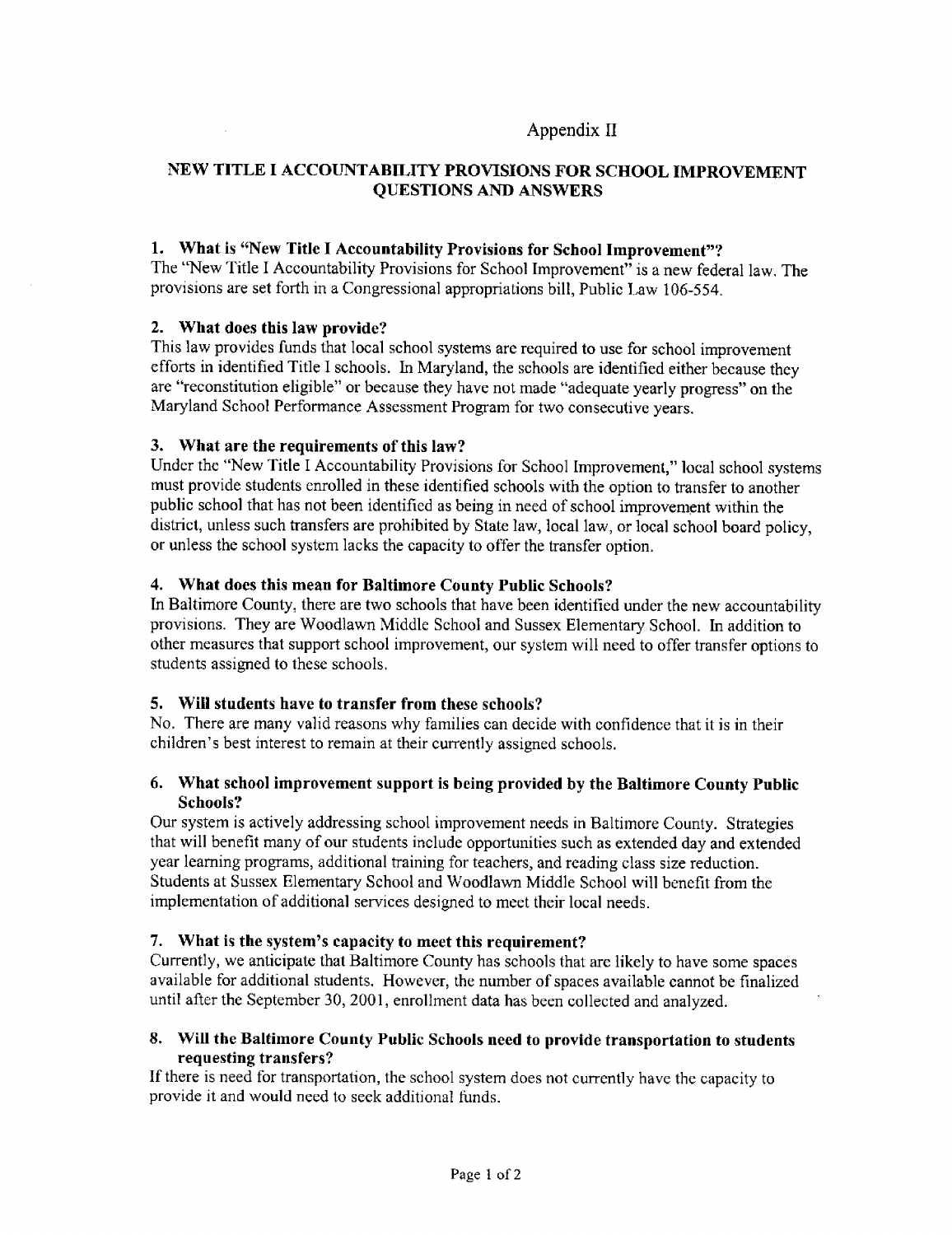### 9. How will this impact other Baltimore County Public Schools?

Some schools could experience increased enrollment; however, the system will not subject receiving schools to overcrowding in the course of implementing this legal requirement. The procedures that are being recommended for implementing "New Title <sup>I</sup> Accountability Provisions for School Improvement" include definitions for overcrowding based on building capacity, school staffing ratios, and class size .

### 10. What procedures will provide equitable treatment to families seeking a transfer?

The staff is recommending a set of procedures that include the use of a computerized random lottery in cases where the number of requests exceeds the number of available openings at any given requested location. The use of this type of lottery is consistent with the system's practice in magnet school placements.

### 11. Will families need to reapply for transfers each year?

No. Children can continue attending that school until it is time to go to middle or high school . However, if families decide they want their children to return to their home schools, they may withdraw their children from the new school and re-enroll at the home school.

### 12. What is the recommended time frame for communicating and implementing the "New Title I Accountability Provisions for School Improvement"?

- At orientation and back-to-school meetings, families will be presented with information about the Baltimore County Public Schools' efforts on behalf of school improvement at Sussex Elementary School and Woodlawn Middle School .
- During the first week in October, a letter will be mailed to families containing information and timelines regarding transfer options and inviting them to community meetings at their schools. This information will also be presented on the Education Channel and the BCPS website.
- " At these community meetings, families will receive information regarding school improvement at Sussex Elementary School and Woodlawn Middle School, as well as information on the procedures to follow in requesting transfers.
- Following the collection and analysis of the September 30, 2001, enrollment data, staff will determine which schools have spaces available to receive transfer students.
- A list of eligible schools will be distributed along with applications for transfer no later than October 15, 2001 .
- Families will be asked to submit their applications to the Title I and Grant Assistance Office as early as October 15, 2001, and no later than October 26, 2001. Applications will be processed in order to conduct a centralized random lottery on October 31, 2001. Families will be informed of decisions by the end of the first marking period, no later than November 9, 2001.

### 13. How soon may students transfer?

In order to fulfill its obligations under the law to implement carefully the school transfer option and in order to measure accurately the capacity of particular schools to receive additional students, the school system will not offer the transfer option before the September 30, 2001, enrollment data has been reported, and will not actually place students in other schools before the end of the first quarter marking period of the 2001-2002 school year.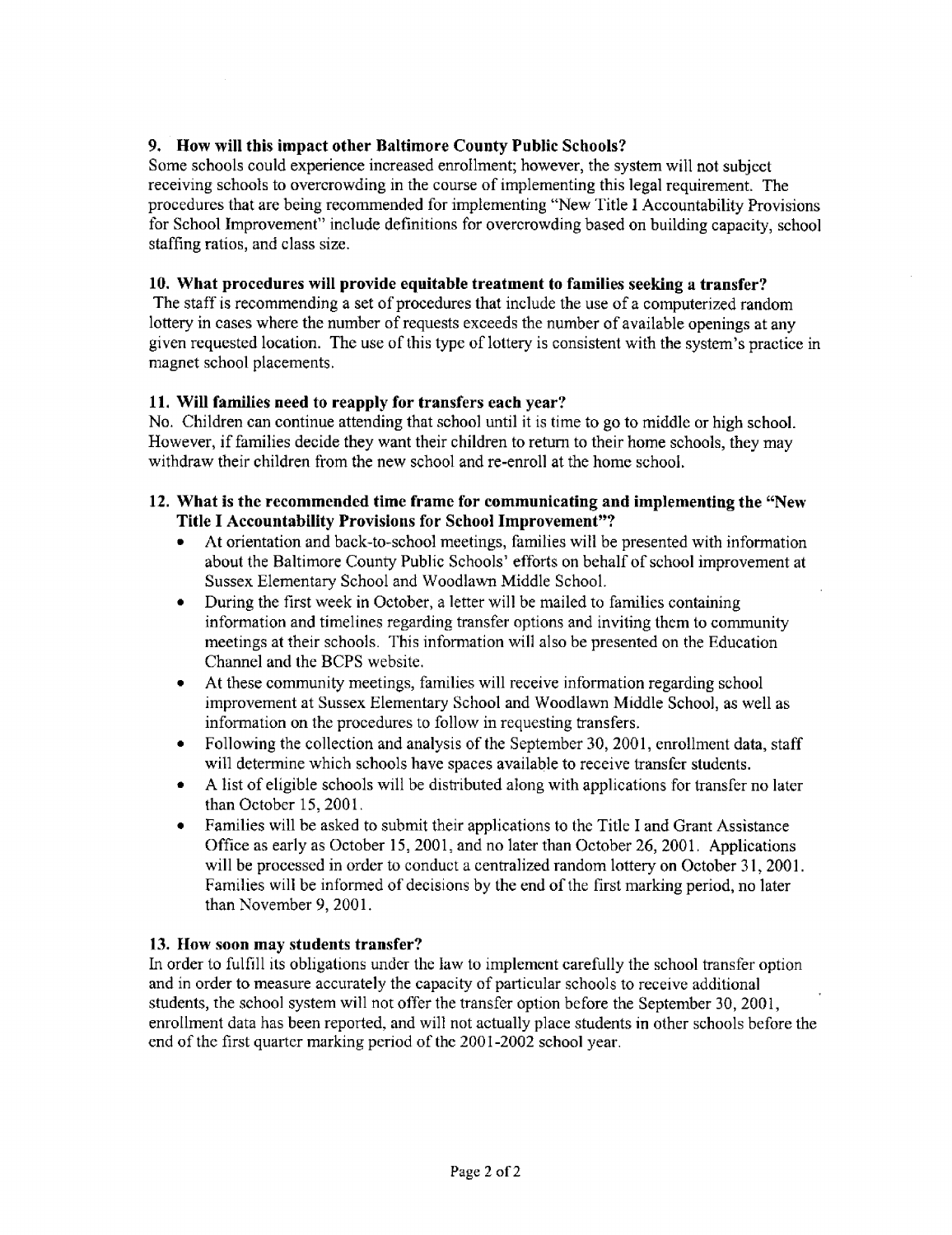### Baltimore County Public Schools Title <sup>I</sup> Public School Transfer Options Eligible/Ineligible Schools

 $\frac{1}{2}$ 

 $\frac{1}{2}$ 

 $\frac{1}{2}$ 

| <b>ELEMENTARY</b>               |                           |                         |                         | <u>Lugherer mongrero doncere</u> | INELIGIBLE/ELIGIBLE   INELIGIBLE   INELIGIBLE-CAPACITY |     | <b>INELIGIBLE-STAFFING</b>   |
|---------------------------------|---------------------------|-------------------------|-------------------------|----------------------------------|--------------------------------------------------------|-----|------------------------------|
| <b>SCHOOLS</b>                  | $\mathbf{x}$              | $\overline{\mathbf{X}}$ | Low SPI                 |                                  | Capacity / 9-30 Enrollment                             |     | Staffed at / 9-30 Enrollment |
| <b>Glyndon Elementary</b>       |                           | $\overline{\mathbf{x}}$ |                         |                                  |                                                        |     | (36 Seats Available)         |
| <b>Grange Elementary</b>        |                           | $\overline{\mathbf{x}}$ |                         |                                  |                                                        |     | (23 Seats Available)         |
| <b>Gunpowder Elementary</b>     | X                         |                         |                         |                                  |                                                        | 512 | 520                          |
| <b>Halethorpe Elementary</b>    | $\overline{\mathbf{x}}$   |                         |                         |                                  |                                                        | 407 | 417                          |
| Halstead Academy Elemen         | $\overline{\mathbf{x}}$   |                         | $\mathbf x$             |                                  |                                                        |     |                              |
| Hampton Elementary              | $\overline{\mathbf{x}}$   |                         |                         |                                  |                                                        | 342 | 352                          |
| <b>Harford Hills Elementary</b> | $\overline{\mathbf{x}}$   |                         |                         |                                  |                                                        | 333 | 336                          |
| Hawthorne Elementary            | X                         |                         | X                       |                                  |                                                        |     |                              |
| <b>Hebbville Elementary</b>     | X                         |                         | X                       |                                  |                                                        |     |                              |
| Hernwood Elementary             | $\overline{\mathbf{x}}$   |                         | X                       |                                  |                                                        |     |                              |
| <b>Hillcrest Elementary</b>     | x                         |                         |                         |                                  |                                                        | 638 | 646                          |
| Jacksonville Elementary         |                           | $\overline{\mathbf{x}}$ |                         |                                  |                                                        |     | (69 Seats Available)         |
| Johnnycake Elementary           | x                         |                         | $\overline{\mathbf{x}}$ | 593                              | 614                                                    |     |                              |
| Joppa View Elementary           | $\boldsymbol{\mathsf{x}}$ |                         |                         |                                  |                                                        | 607 | 608                          |
| Kingsville Elementary           |                           | $\overline{\mathbf{x}}$ |                         |                                  |                                                        |     | 9 Seats Available)           |
| Lansdowne Elementary            | $\overline{\mathbf{x}}$   |                         |                         | 369                              | 412                                                    | 428 | 432                          |
| Logan Elementary                | X                         |                         | $\mathbf{x}$            |                                  |                                                        |     |                              |
| Lutherville Lab Elementary      |                           | $\overline{\mathbf{x}}$ |                         |                                  |                                                        |     | (24 Seats Available)         |
| <b>Mars Estates Elementary</b>  | $\mathbf{x}$              |                         | $\overline{\mathbf{x}}$ |                                  |                                                        |     |                              |
| Martin Blvd. Elementary         |                           | $\overline{\mathbf{x}}$ |                         |                                  |                                                        |     | (4 Seats Available)          |
| McCormick Elementary            | X                         |                         |                         | 459                              | 459                                                    |     |                              |
| Middleborough Elementary        | $\overline{\mathbf{x}}$   |                         |                         | 312                              | 315                                                    |     |                              |
| Middlesex Elementary            | Χ                         |                         | X                       |                                  |                                                        |     |                              |
| Milbrook Elementary             | $\overline{\mathbf{X}}$   |                         | $\overline{\textbf{x}}$ | 345                              | 395                                                    |     |                              |
| <b>New Town Elementary</b>      | $\pmb{\mathsf{x}}$        |                         |                         | 706                              | 925                                                    | 655 | 931                          |
| Norwood Elementary              | $\overline{\mathbf{x}}$   |                         |                         | 539                              | 581                                                    | 588 | 601                          |
| Oakleigh Elementary             | $\mathbf{x}$              |                         |                         |                                  |                                                        | 487 | 507                          |
| Oliver Beach Elementary         |                           | $\overline{\mathsf{x}}$ |                         |                                  |                                                        |     | 6 Seats Available)           |
| Orems Elementary                | $\overline{\mathbf{x}}$   |                         |                         |                                  |                                                        | 333 | 337                          |
| Owings Mills Elementary         |                           | X.                      |                         |                                  |                                                        |     | (33 Seats Available)         |
| Padonia Elementary              | X                         |                         |                         |                                  |                                                        | 287 | 302                          |
| Perry Hall Elementary           | X                         |                         |                         |                                  |                                                        | 521 | 549                          |
| Pine Grove Elementary           |                           | $\overline{\mathbf{x}}$ |                         |                                  |                                                        |     | (8 Seats Available)          |
| Pinewood Elementary             | X                         |                         |                         |                                  |                                                        | 483 | 484                          |
| Pleasant Plains Elementary      |                           | $\overline{\mathbf{x}}$ |                         |                                  |                                                        |     | (4 Seats Available)          |

 $\bar{t}$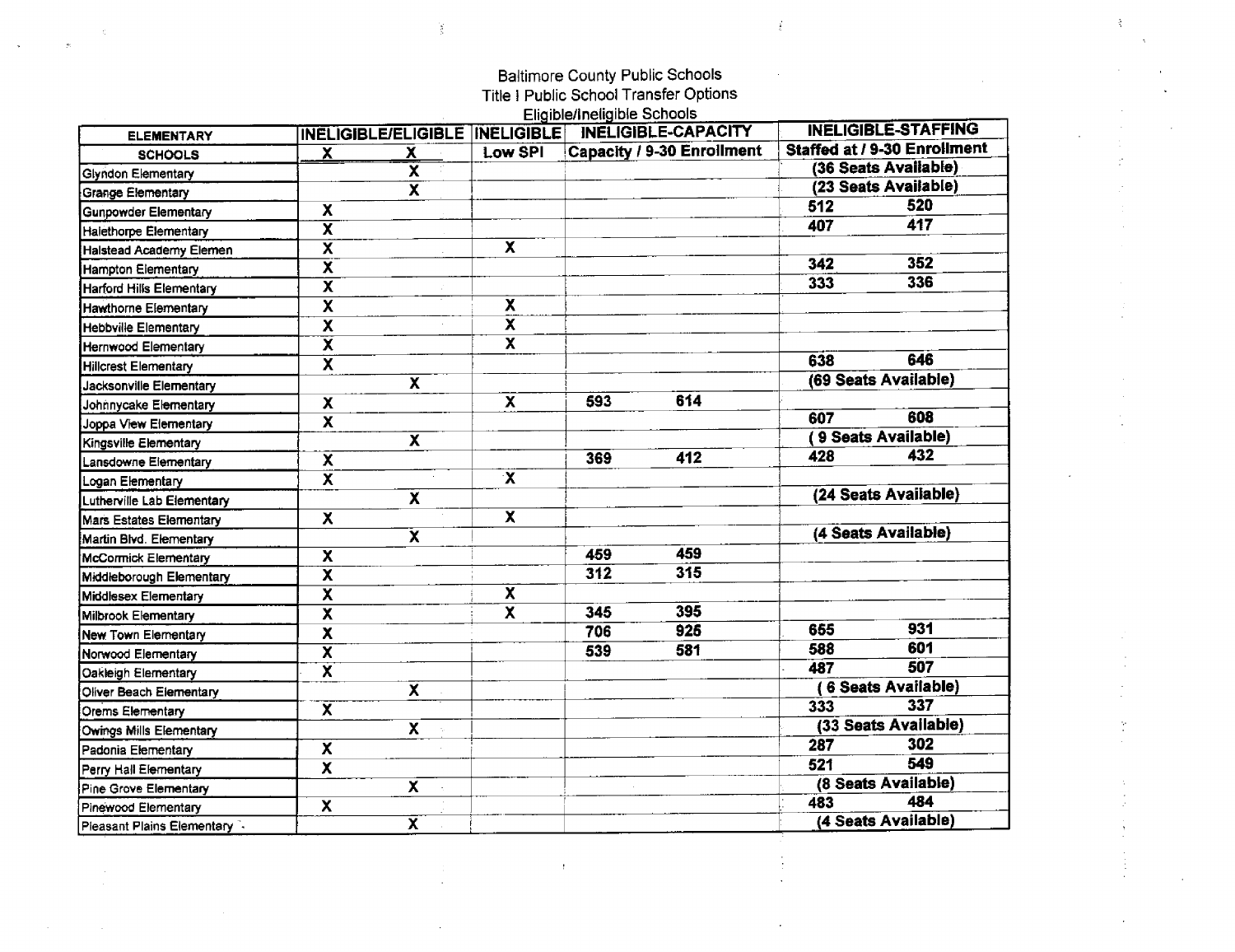### Baltimore County Public Schools Title <sup>I</sup> Public School Transfer Options

 $\overline{t}$ 

 $\mathcal{L}^{\mathcal{L}}$ 

 $\frac{1}{2}$ 

|                                |                         |                         |                                  | Eligible/Ineligible Schools |                                   |     | <b>INELIGIBLE-STAFFING</b>          |
|--------------------------------|-------------------------|-------------------------|----------------------------------|-----------------------------|-----------------------------------|-----|-------------------------------------|
| <b>ELEMENTARY</b>              |                         |                         | INELIGIBLE/ELIGIBLE   INELIGIBLE |                             | <b>INELIGIBLE-CAPACITY</b>        |     | <b>Staffed at / 9-30 Enrollment</b> |
| <b>SCHOOLS</b>                 | <u>х</u>                | X                       | Low SPI                          |                             | <b>Capacity / 9-30 Enrollment</b> |     | 560                                 |
| Pot Spring Elementary          | X                       |                         |                                  |                             |                                   | 543 |                                     |
| Powhatan Elementary            | $\overline{\mathsf{x}}$ |                         | $\overline{\mathbf{x}}$          | 349                         | 395                               |     |                                     |
| Prettyboy Elementary           | $\overline{\textbf{x}}$ |                         |                                  | 439                         | 452                               | 478 | 490                                 |
| Randallstown Elementary        | $\overline{\textbf{x}}$ |                         | $\overline{\mathbf{x}}$          |                             |                                   |     |                                     |
| Red House Run Elementary       | $\overline{\textsf{x}}$ |                         |                                  |                             |                                   | 478 | 483                                 |
| Reisterstown Elementary        |                         | $\overline{\mathbf{x}}$ |                                  |                             |                                   |     | (46 Seats Available)                |
| <b>Relay Elementary</b>        |                         | $\overline{\textbf{x}}$ |                                  |                             |                                   |     | (22 Seats Available)                |
| Riderwood Elementary           | $\overline{\mathbf{x}}$ |                         |                                  |                             |                                   | 500 | 524                                 |
| <b>Riverview Elementary</b>    | $\overline{\textsf{x}}$ |                         | $\overline{\mathbf{x}}$          |                             |                                   |     |                                     |
| Rodgers Forge Elementary       | $\overline{\mathbf{x}}$ |                         |                                  | 461                         | 467                               |     |                                     |
| Sandalwood Elementary          | $\overline{\mathbf{x}}$ |                         | X                                |                             |                                   |     |                                     |
| Sandy Plains Elementary        | $\overline{\mathbf{x}}$ |                         |                                  |                             |                                   | 558 | 603                                 |
| Scotts Branch Elementary       | $\overline{\textbf{x}}$ |                         | $\overline{\mathbf{x}}$          | 541                         | 568                               |     |                                     |
| Seneca Elementary              | $\overline{\textsf{x}}$ |                         |                                  |                             |                                   | 417 | 419                                 |
| Seven Oaks Elementary          |                         | $\overline{\textbf{x}}$ |                                  |                             |                                   |     | (2 seats Available)                 |
| Seventh District Elementary    |                         | $\overline{\textsf{x}}$ |                                  |                             |                                   |     | (15 Seats Available)                |
| <b>Shady Spring Elementary</b> | X                       |                         |                                  | 533                         | 539                               | 558 | 559                                 |
| Sparks Elementary              | $\overline{\textbf{x}}$ |                         |                                  |                             |                                   | 458 | 478                                 |
| Stoneleigh Elementary          |                         | X                       |                                  |                             |                                   |     | (28 Seats Available)                |
| Summit Park Elementary         |                         | $\overline{\textbf{x}}$ |                                  |                             |                                   |     | (23 Seats Available)                |
| Timber Grove Elementary        | $\overline{\mathbf{X}}$ |                         |                                  |                             |                                   | 642 | 650                                 |
| Timonium Elementary            | $\overline{\mathbf{x}}$ |                         |                                  |                             |                                   | 400 | 413                                 |
| Victory Villa Elementary       |                         | $\overline{\textbf{X}}$ |                                  |                             |                                   |     | (11 Seats Available)                |
| Villa Cresta Elementary        | $\overline{\mathbf{x}}$ |                         | $\overline{\mathbf{x}}$          |                             |                                   | 575 | 582                                 |
| Warren Elementary              |                         | $\overline{\textbf{x}}$ |                                  |                             |                                   |     | (3 Seats Available)                 |
| Wellwood International         | $\overline{\textbf{x}}$ |                         |                                  | 491                         | 529                               | 500 | 529                                 |
| Westchester Elementary         | $\overline{\textbf{x}}$ |                         |                                  |                             |                                   | 453 | 481                                 |
| Westowne Elementary            | $\overline{\mathbf{x}}$ |                         |                                  |                             |                                   | 443 | 453                                 |
| Winand Elementary              | $\overline{\mathbf{X}}$ |                         | X                                |                             |                                   |     |                                     |
| Winfield Elementary            | $\overline{\textsf{x}}$ |                         | $\overline{\textbf{x}}$          |                             |                                   | 604 | -604                                |
| Woodbridge Elementary          |                         | $\overline{\textbf{x}}$ |                                  |                             |                                   |     | (12 Seats Available)                |
| Woodmoor Elementary            | X                       |                         | X                                |                             |                                   |     |                                     |
| <b>MIDDLE SCHOOLS</b>          |                         |                         |                                  |                             |                                   |     |                                     |
| Arbutus Middle                 |                         | X                       |                                  |                             |                                   |     | (44 Seats Available)                |
| Catonsville Middle<br>$\sim$   | $\overline{\textbf{x}}$ |                         |                                  | 615                         | 631                               | 568 | 631                                 |
|                                |                         |                         |                                  |                             |                                   |     |                                     |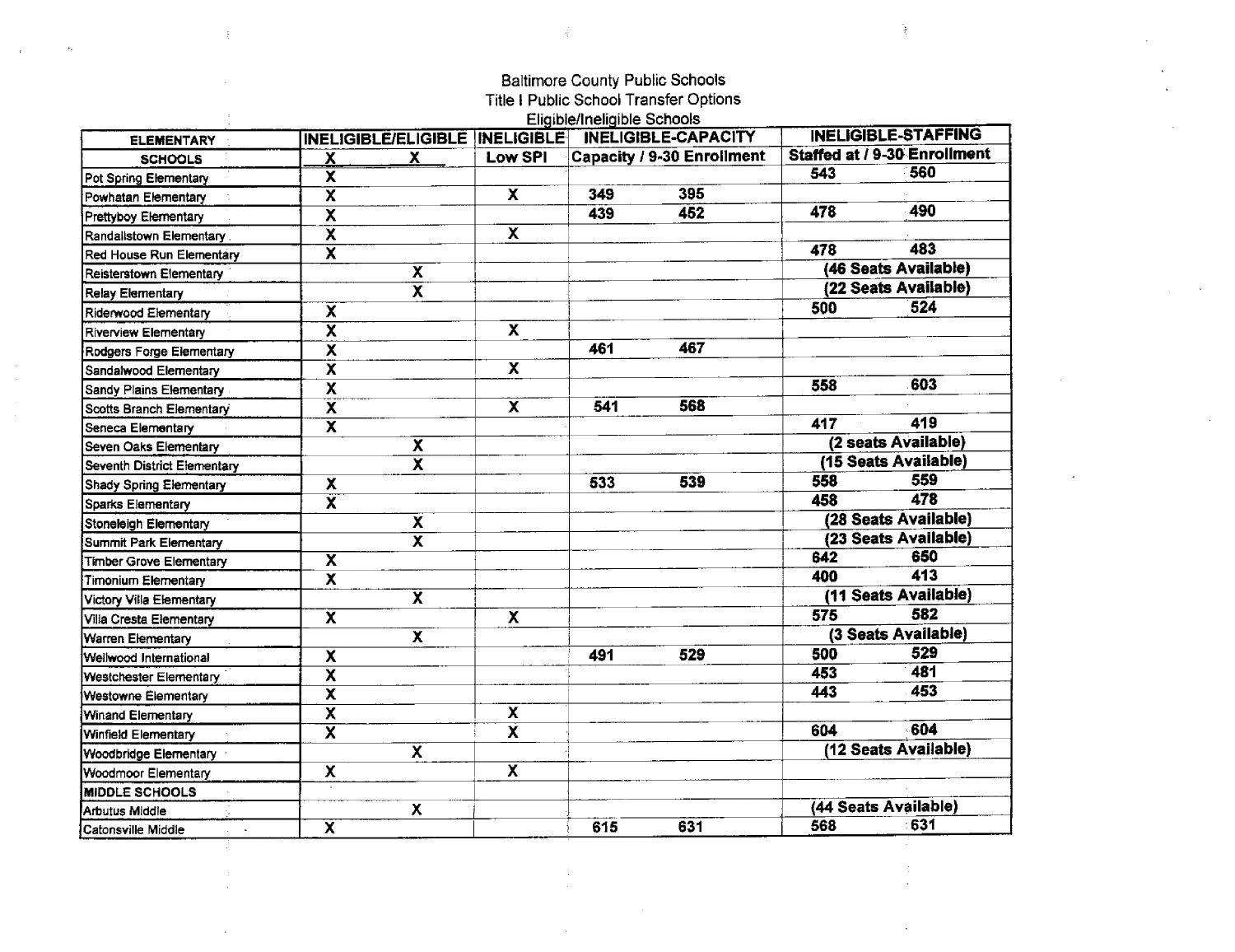### Baltimore County Public Schools

 $\hat{\mathbf{z}}$ 

Title I Public School Transfer Options

|                              |                         |                                 |                         | Eligible/Ineligible Schools |                                   |      |                                     |
|------------------------------|-------------------------|---------------------------------|-------------------------|-----------------------------|-----------------------------------|------|-------------------------------------|
| <b>ELEMENTARY</b>            |                         | INELIGIBLE/ELIGIBLE  INELIGIBLE |                         |                             | <b>INELIGIBLE-CAPACITY</b>        |      | <b>INELIGIBLE-STAFFING</b>          |
| <b>SCHOOLS</b>               | х                       | $\mathbf{X}$                    | Low SPI                 |                             | <b>Capacity / 9-30 Enrollment</b> |      | <b>Staffed at / 9-30 Enrollment</b> |
| Cockeysville Middle          |                         | $\overline{\mathbf{x}}$         |                         |                             |                                   |      | (22 Seats Available)                |
| Deep Creek Middle            | X                       |                                 | $\overline{\mathbf{x}}$ |                             |                                   |      |                                     |
| Deer Park Middle Magnet      | $\overline{\textbf{x}}$ |                                 |                         |                             |                                   | 1233 | 1309                                |
| <b>Dumbarton Middle</b>      | $\overline{\textbf{x}}$ |                                 |                         |                             |                                   | 829  | 829                                 |
| <b>Dundalk Middle</b>        | $\overline{\textbf{x}}$ |                                 | $\overline{\mathbf{x}}$ |                             |                                   | 589  | 609                                 |
| Franklin Middle              | $\overline{\mathbf{x}}$ |                                 |                         | 1423                        | 1480                              | 1475 | 1480                                |
| General John Stricker Middle |                         | $\overline{\textbf{x}}$         |                         |                             |                                   |      | (23 Seats Available)                |
| <b>Golden Ring Middle</b>    | X                       |                                 | $\overline{\mathbf{x}}$ | 901                         | 910                               | 894  | 910                                 |
| <b>Hereford Middle</b>       | $\overline{\mathbf{x}}$ | $\Delta$                        |                         |                             |                                   | 978  | 990                                 |
| <b>Holabird Middle</b>       | χ                       |                                 |                         |                             |                                   | 759  | 805                                 |
| Lansdowne Middle             | χ                       |                                 | $\overline{\textbf{x}}$ |                             |                                   |      |                                     |
| Loch Raven Academy           |                         | $\overline{\mathbf{x}}$         |                         |                             |                                   |      | (65 Seats Available)                |
| Middle River Middle          | χ                       |                                 | $\bar{\mathbf{x}}$      |                             |                                   |      |                                     |
| <b>Old Court Middle</b>      | $\overline{\textbf{x}}$ | y.                              | $\overline{\mathbf{x}}$ |                             |                                   |      |                                     |
| Parkville Middle             | X                       |                                 |                         | 1089                        | 1158                              | 1119 | 1158                                |
| Perry Hall Middle            |                         | $\overline{\mathbf{x}}$         |                         |                             |                                   |      | (42 Seats Available)                |
| Pikesville Middle            | x                       |                                 |                         | 1070                        | 1102                              | 1095 | 1102                                |
| Pine Grove Middle            |                         | $\overline{\textbf{x}}$         |                         |                             |                                   |      | (6 Seats Available)                 |
| <b>Ridgely Middle</b>        | X                       |                                 |                         |                             |                                   | 1054 | 1075                                |
| Southwest Academy            | χ                       |                                 | $\overline{\mathbf{x}}$ | 1112                        | 1283                              |      |                                     |
| Sparrows Point Middle        |                         | X                               |                         |                             |                                   |      | (14 Seats Available)                |
| Stemmers Run Middle          | $\overline{\textbf{x}}$ |                                 | X                       |                             |                                   | 954  | 966                                 |

 $\bar{\gamma}$  $\frac{1}{2}$ 

 $\mathcal{A}$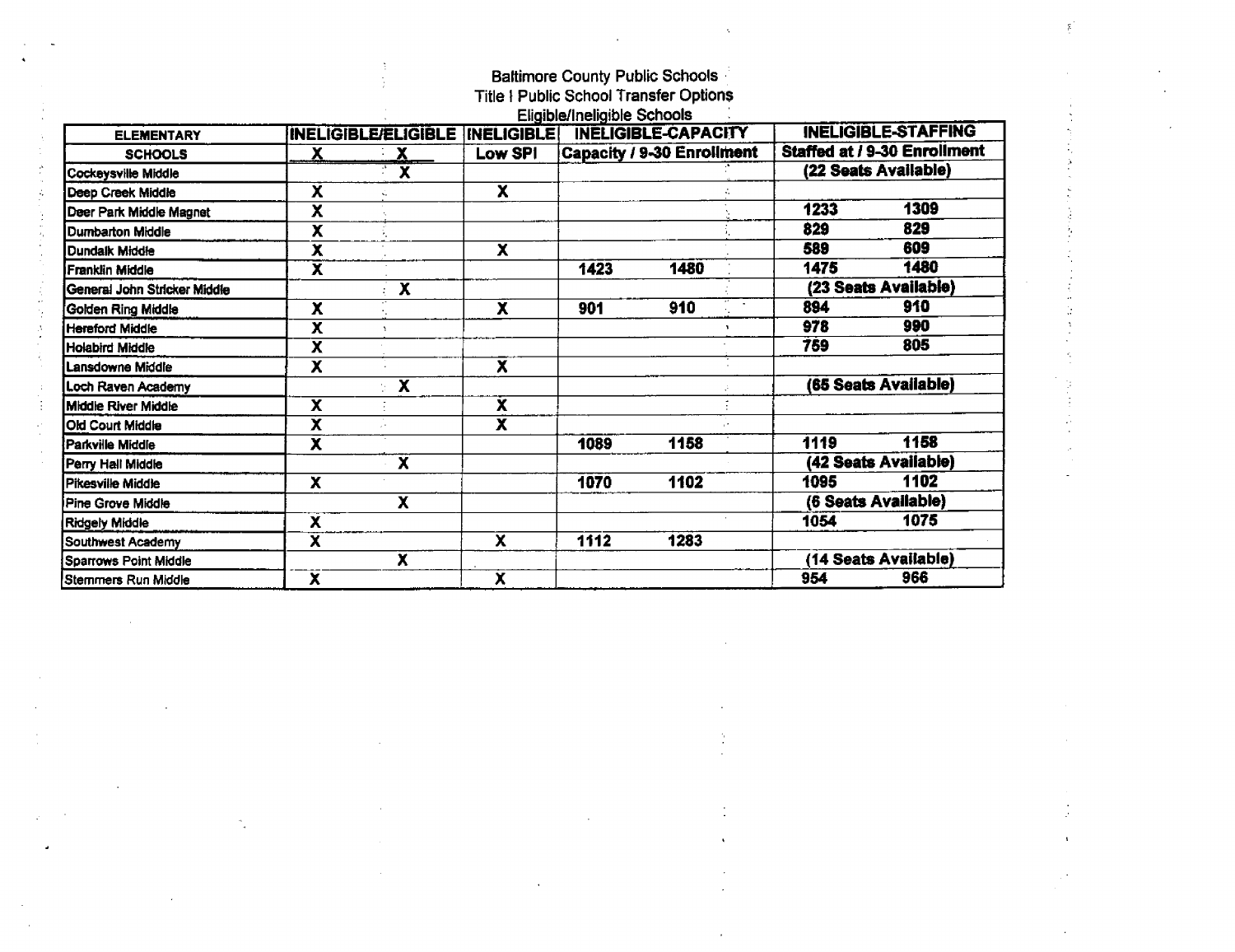### Baltimore County Public Schools The I Public School Transfer Options

| ٦ |  |
|---|--|
|   |  |
|   |  |
|   |  |

 $\frac{1}{\epsilon}$ 

 $\sim$ 

| <b>ELEMENTARY</b>                 |                         |                                  |                         | Eligible/Ineligible Schools |                                   |     |                                     |
|-----------------------------------|-------------------------|----------------------------------|-------------------------|-----------------------------|-----------------------------------|-----|-------------------------------------|
| <b>SCHOOLS</b>                    |                         | INELIGIBLE/ELIGIBLE   INELIGIBLE |                         |                             | <b>INELIGIBLE-CAPACITY</b>        |     | <b>INELIGIBLE-STAFFING</b>          |
| Arbutus Elementary                | X                       | <u>х</u>                         | Low SPI                 |                             | <b>Capacity / 9-30 Enrollment</b> |     | <b>Staffed at / 9-30 Enrollment</b> |
| Baltimore Highlands Ele           |                         | x                                |                         |                             | (17 Seats Available)              |     |                                     |
| <b>Battle Grove Elementary</b>    | $\overline{\mathbf{x}}$ |                                  | $\overline{\mathbf{x}}$ |                             |                                   |     |                                     |
| Bear Creek Elementary             | $\overline{\mathbf{x}}$ |                                  | $\overline{\mathbf{x}}$ |                             |                                   | 302 | 323                                 |
|                                   | $\overline{\mathbf{x}}$ |                                  |                         |                             |                                   | 500 | 513                                 |
| Bedford Elementary                |                         | $\overline{\textbf{x}}$          |                         |                             |                                   |     |                                     |
| Berkshire Elementary              | X                       |                                  | $\overline{\mathbf{x}}$ |                             |                                   | 375 | (1 Seat Available)                  |
| Campfield Early Childhood         | $\overline{\textbf{x}}$ |                                  |                         | $31\overline{7}$            | 307                               | 381 | 377                                 |
| <b>Carney Elementary</b>          | $\overline{\textbf{x}}$ |                                  |                         |                             |                                   |     | 396                                 |
| Carroll Manor Elementary          | $\overline{\textbf{x}}$ |                                  |                         |                             |                                   | 550 | 566                                 |
| Catonsville Elementary            | $\overline{\textbf{x}}$ |                                  |                         |                             |                                   | 317 | 326                                 |
| Cedarmere Elementary              | $\overline{\textbf{x}}$ |                                  |                         | 461                         | 512                               | 397 | 406                                 |
| Chadwick Elementary               | $\overline{\mathbf{x}}$ |                                  | $\overline{\mathbf{x}}$ | 421                         |                                   | 491 | 530                                 |
| Chapel Hill Elementary            | $\overline{\textbf{x}}$ |                                  |                         |                             | 493                               | 507 | 509                                 |
| Charlesmont Elementary            | Ŵ                       | $\overline{\textbf{x}}$          |                         |                             |                                   | 575 | 585                                 |
| <b>Chase Elementary</b>           | $\overline{\mathbf{x}}$ |                                  |                         |                             | $\epsilon$ .                      |     | (32 Seats Available)                |
| Chatsworth Elementary             | $\overline{\mathbf{X}}$ |                                  |                         |                             |                                   | 407 | 416                                 |
| Chesapeake Terrace Elementary     | $\overline{\mathbf{x}}$ |                                  |                         |                             |                                   | 402 | 416                                 |
| Church Lane Elementary            | $\overline{\textbf{x}}$ |                                  | $\overline{\textbf{x}}$ |                             |                                   | 250 | 263                                 |
| Colgate Elementary                | $\overline{\mathbf{x}}$ |                                  | $\overline{\textbf{x}}$ |                             |                                   | 441 | 445                                 |
| Deep Creek Elementary             | $\overline{\textbf{x}}$ |                                  |                         |                             |                                   | 302 | 319                                 |
| Deer Park Elementary              | $\overline{\mathbf{x}}$ |                                  | $\overline{\mathbf{x}}$ | 411                         | 490                               | 482 | 490                                 |
| Dogwood Elementary                | $\overline{\textbf{x}}$ |                                  |                         | 481                         | 495                               | 497 | 509                                 |
| Dundalk Elementary                | $\overline{\mathbf{x}}$ |                                  |                         | 506                         | 589                               | 562 | 607                                 |
| Eastwood Center Elementary        | X                       |                                  | $\overline{\mathbf{x}}$ | 604                         | 627                               | 650 | 661                                 |
| Edgemere Elementary               | X                       |                                  | $\overline{\textbf{x}}$ | 177                         | 192                               |     |                                     |
| Edmondson Heights Elementary      | $\overline{\textbf{x}}$ |                                  | X                       |                             |                                   |     |                                     |
| Elmwood Elementary                | Ã                       |                                  | $\overline{\mathbf{x}}$ |                             |                                   |     |                                     |
| <b>Essex Elementary</b>           |                         |                                  | $\overline{\mathbf{x}}$ |                             |                                   | 534 | 548                                 |
| Featherbed Lane Elenvintermediate | X                       |                                  |                         |                             |                                   | 442 | 445                                 |
| Featherbed Lane Elem/Primary      | X                       |                                  | $\overline{\mathbf{x}}$ | 743                         | 797                               |     |                                     |
| Fifth District Elementary         | $\overline{\mathbf{x}}$ |                                  |                         | (Included in Above)         |                                   | 427 | $\overline{436}$                    |
| Fort Garrison Elementary          | X                       |                                  |                         |                             |                                   | 292 | 304                                 |
| Franklin Elementary               | X                       |                                  |                         |                             |                                   | 456 | 457                                 |
|                                   | X                       |                                  |                         |                             |                                   | 491 | 507                                 |
| Fullerton Elementary              |                         | X                                |                         |                             |                                   |     | (31 Seats Available)                |
| Glenmar Elementary                | x                       |                                  |                         |                             |                                   | 342 | 375                                 |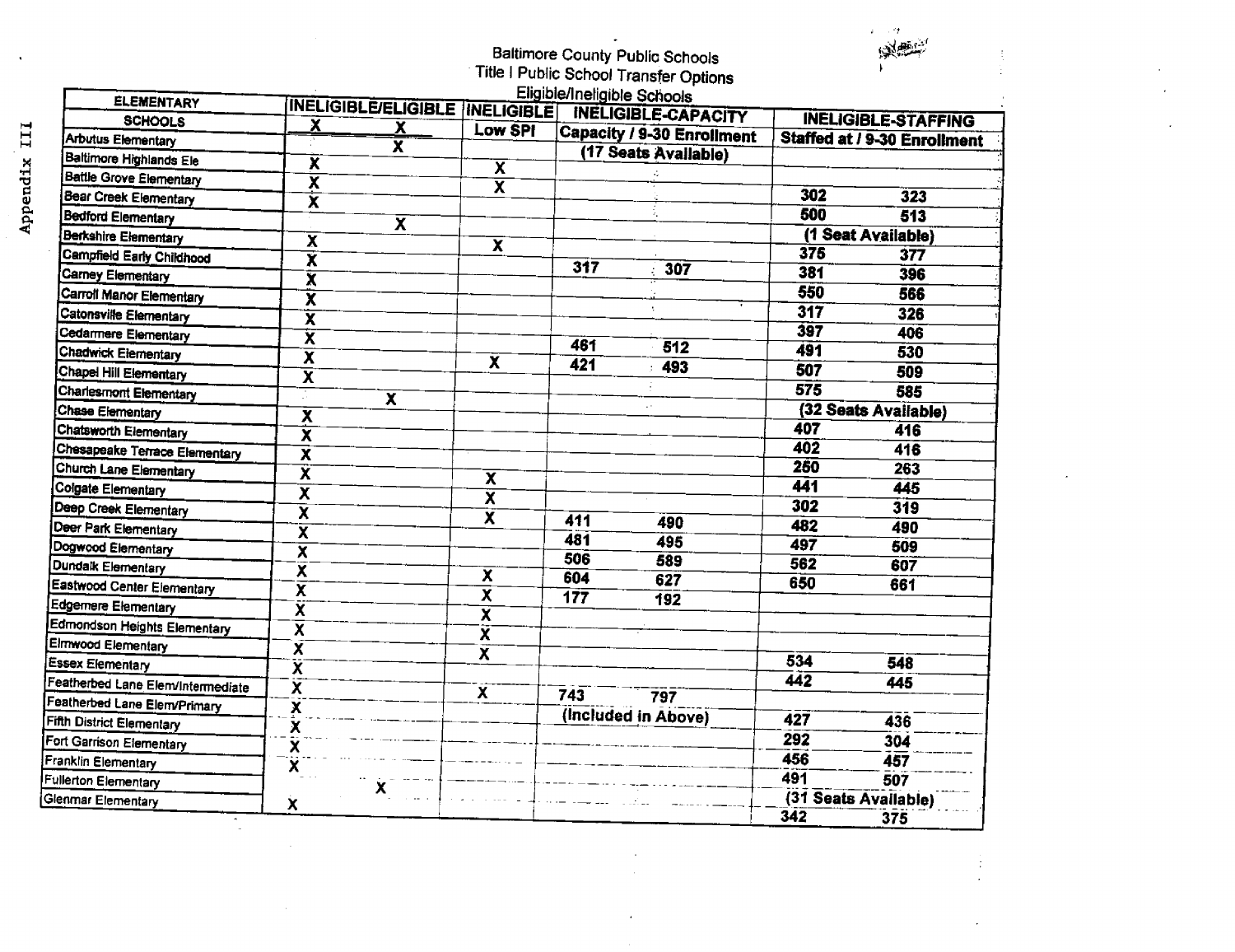### Sussex Elementary School

### <sup>515</sup> South Woodward Drive, Baltimore, MD <sup>21221</sup>

To: Sussex Elementary School Community From: Judith Reber, Principal<br>Re: Title I Public School Ti Title I Public School Transfer Options Date: September 10, 2001

The purpose of this letter is to inform you of a new program involving Title <sup>I</sup> Public School Transfer Options available to families at Sussex Elementary School. As you may be aware, Sussex Elementary School has been participating in the federal Title <sup>I</sup> program. In Baltimore County, Title <sup>I</sup> provides additional services to schools with 50% or more students eligible to participate in the Free and Reduced Price Meals program. The purpose of Title <sup>I</sup> is to improve teaching and learning.

While our 2000 MSPAP results at Sussex showed some improvements, participation in Title <sup>1</sup> Public School Transfer Options is based on our performance from 1998 and 1999. Both of those years showed declines in our MSPAP test scores. As <sup>a</sup> result, students who are enrolled at Sussex Elementary School are eligible to apply for special transfer to certain other Baltimore County public schools.

The timeline for families that choose to apply for transfers to other eligible schools is:

| Monday, Oct. 15, 2001<br>$\frac{1}{2}$ and $\frac{1}{2}$ | Applications, a list of eligible schools, and transfer<br>procedures will be available at Sussex.                                           |
|----------------------------------------------------------|---------------------------------------------------------------------------------------------------------------------------------------------|
| Monday, Oct. 15 through                                  |                                                                                                                                             |
| Friday, Oct. 26, 2001 --                                 | Applications for special transfers must be<br>completed and submitted to the Title I Office at<br>6901 Charles St., Towson, Maryland 21204. |
| Friday, Nov. 9, 2001                                     | The Office of Title I and Grant Assistance will<br>make every effort to issue a decision by this date.                                      |

To share more detailed information with you, the school will hold a public meeting to discuss the Title <sup>I</sup> Public School Transfer Options in early October. We will mail you an invitation to this meeting during the first week of October. We invite you to come and learn more about the opportunities available to Sussex families .

So that our staff may focus on your children during the school day, and so we can provide our most informed personnel to answer your questions, we ask that all inquiries be directed to  $(410)$  887-0182 between the hours of 3:00 p.m. and 5:00 p.m. Monday through Friday. We understand that this may not always be possible for parents and that you may need to call at other times. As always, we will do our very best to offer you quality service whenever you call.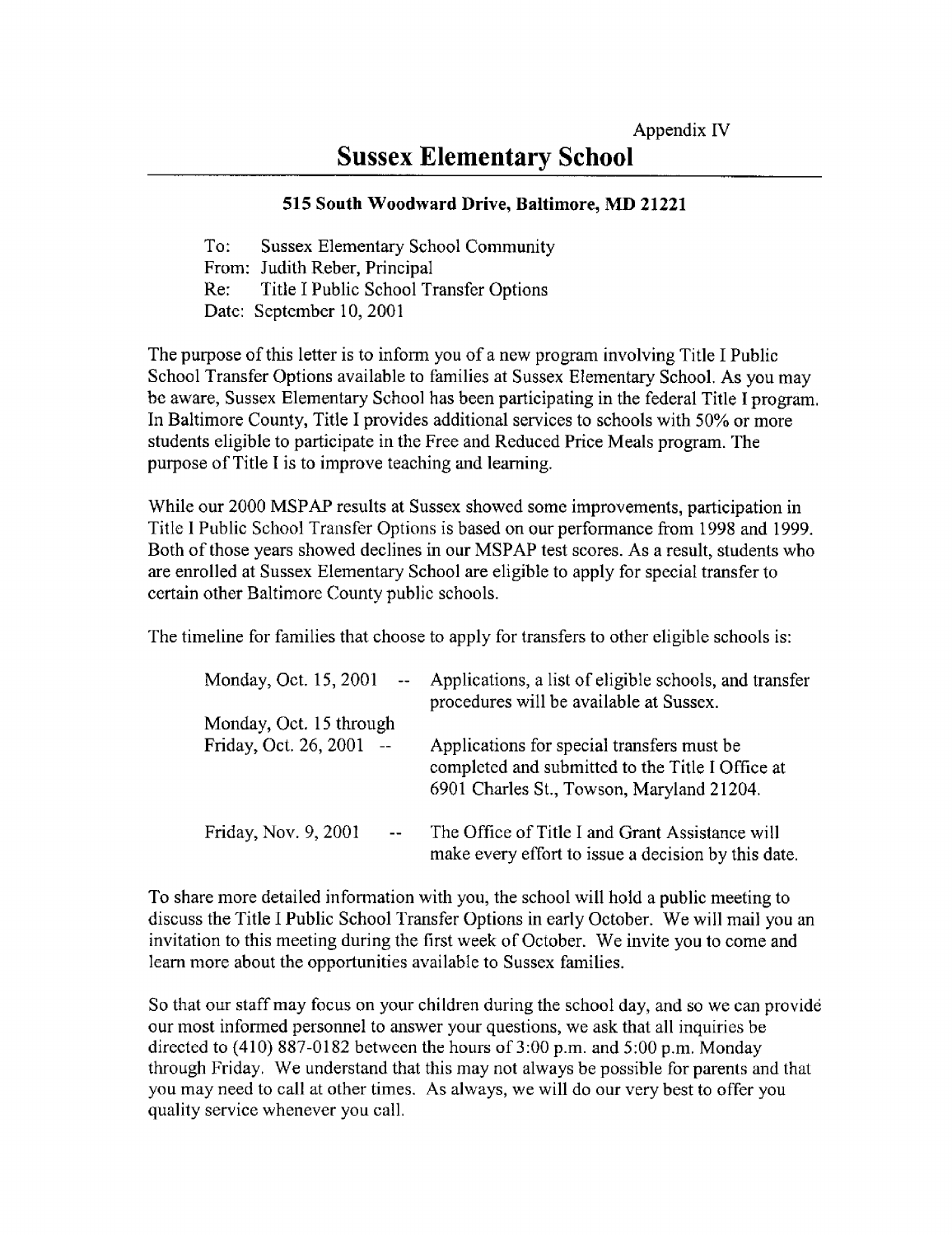### Appendix V

### Sussex Elementary School Title I Public School Transfer Options Parent Information Timeline

| <b>DATE</b>                  |            | <b>PROCEDURE</b>                                                                                                                                             |
|------------------------------|------------|--------------------------------------------------------------------------------------------------------------------------------------------------------------|
| Monday, 10/8                 | $\sim$ $-$ | Community meeting held at Sussex Elementary School<br>regarding the process for Title I Public School transfer<br>Options.                                   |
| Monday, 10/15                |            | Applications and lists of elementary schools eligible to<br>receive students from Sussex Elementary will be<br>available for parents in the school office.   |
| Friday, 10/26                |            | Deadline for families to file application requests.<br>Requests should be mailed or delivered to:                                                            |
|                              |            | Linda Cassell<br>Office of Title I and Grant Assistance<br><b>ESS Building</b><br>Baltimore County Public Schools<br>6901 Charles Street<br>Towson, MD 21204 |
| Wednesday, 10/31             | $-$        | School system officials conduct a computerized random<br>lottery at the Office of Title I and Grant Assistance.                                              |
| Friday, 11/2 to Friday, 11/9 | $-$        | Families and schools are notified of lottery results.                                                                                                        |
| Monday, 11/12                | $- -$      | First day of the second grading period. Students<br>granted transfers begin at newly assigned schools.                                                       |

 $\sim$   $\sim$ 

 $\sim$ 

 $\mathcal{L}_{\rm{max}}$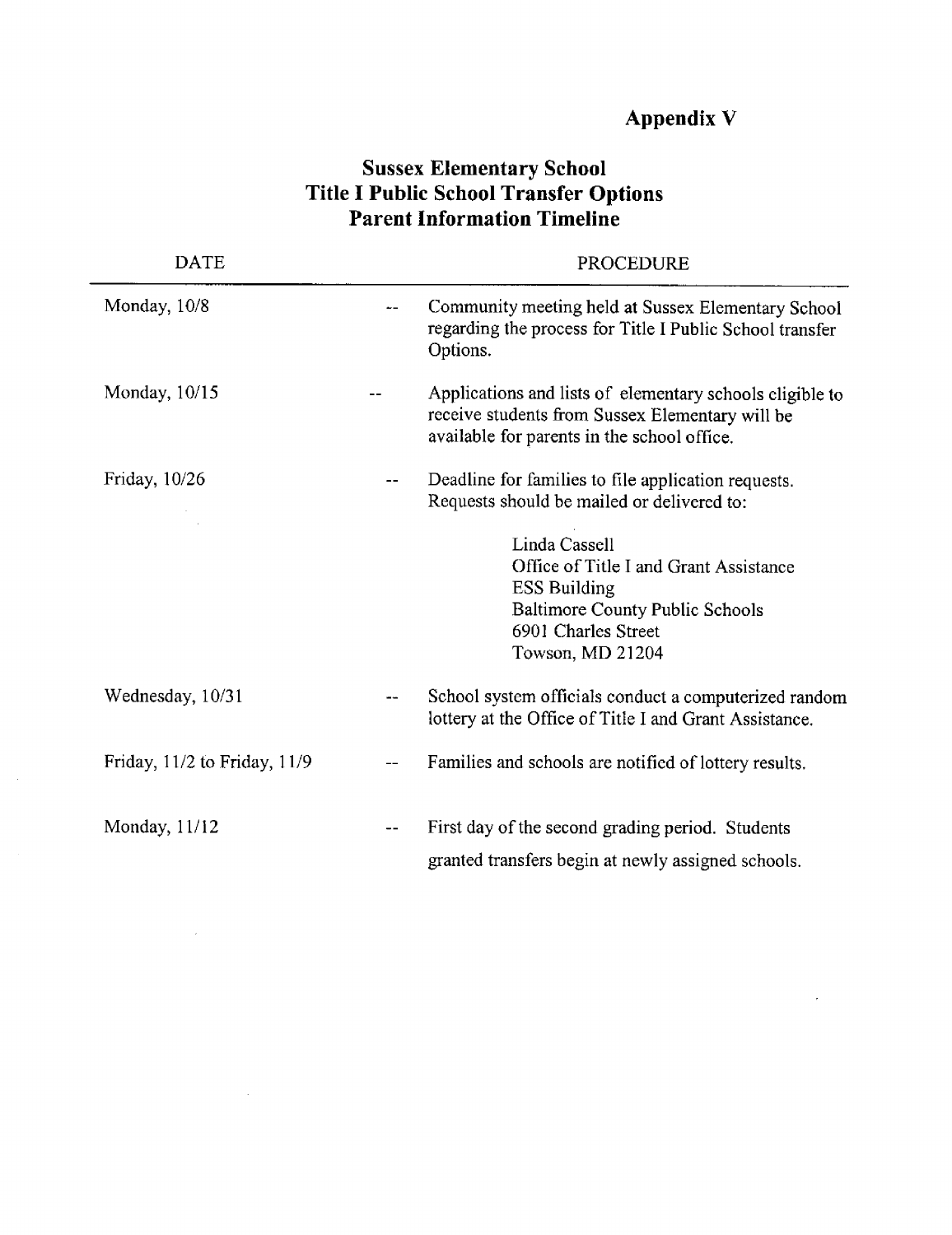### BALTIMORE COUNTY PUBLIC SCHOOLS TITLE <sup>I</sup> ACCOUNTABILITY PROVISIONS FOR SCHOOL IMPROVEMENT Application for Special Transfer Sussex Elementary School School Year 2001- 2002

**INSTRUCTIONS:** Read carefully the information provided in Procedures for Special Permission Transfers as Required by the Title I Accountability Provisions for School Improvement before completing this form. Parents/guardians should retain a photocopy of the completed application for their records. The parent/guardian of the eligible student is to complete Part <sup>I</sup> and submit the application no later than October 26, 2001, to:

> Office of Title <sup>1</sup> and Grant Assistance Attention Mrs. Linda Cassell, Coordinator Baltimore County Public Schools 6901 Charles Street Towson, Maryland 21204

### PART I: SCHOOL TRANSFER REQUEST

| Name of Student:                    | Date of Birth:        |
|-------------------------------------|-----------------------|
| <b>School Currently Attending:</b>  | <b>Current Grade:</b> |
| Home School According to Residence: |                       |

| Name of Parent/Guardian: __Dr. __Mr. __Mrs. __Ms. __Miss |        |         |
|----------------------------------------------------------|--------|---------|
|                                                          |        | ZIP     |
| Telephone Number: (Home) _______                         | (Work) | (Other) |
| Email Address: (Home)                                    | (Work) |         |
| Signature of Parent/Guardian:                            |        | Date:   |

PART 11: TRANSFER REVIEW/DECISION (To be completed by Office of Title <sup>I</sup> and Grant Assistance)

Approved

Denied for reason(s) of:

Overcrowded Conditions

- **\_\_ Request/Reason Inconsistent with Procedures**
- Application Late

Not Selected Through Random Lottery Process

### Signature of Title I Office Representative:

APPEALS: Must be made in writing within 10 calendar days of the date of this decision to: Mr. Ronald Boone. Executive Director Mr. Ronald Boone, Executive Director Department of State and Federal Programs Baltimore County Public Schools 6901 Charles Street Towson, Maryland 21204

Page <sup>1</sup> of 2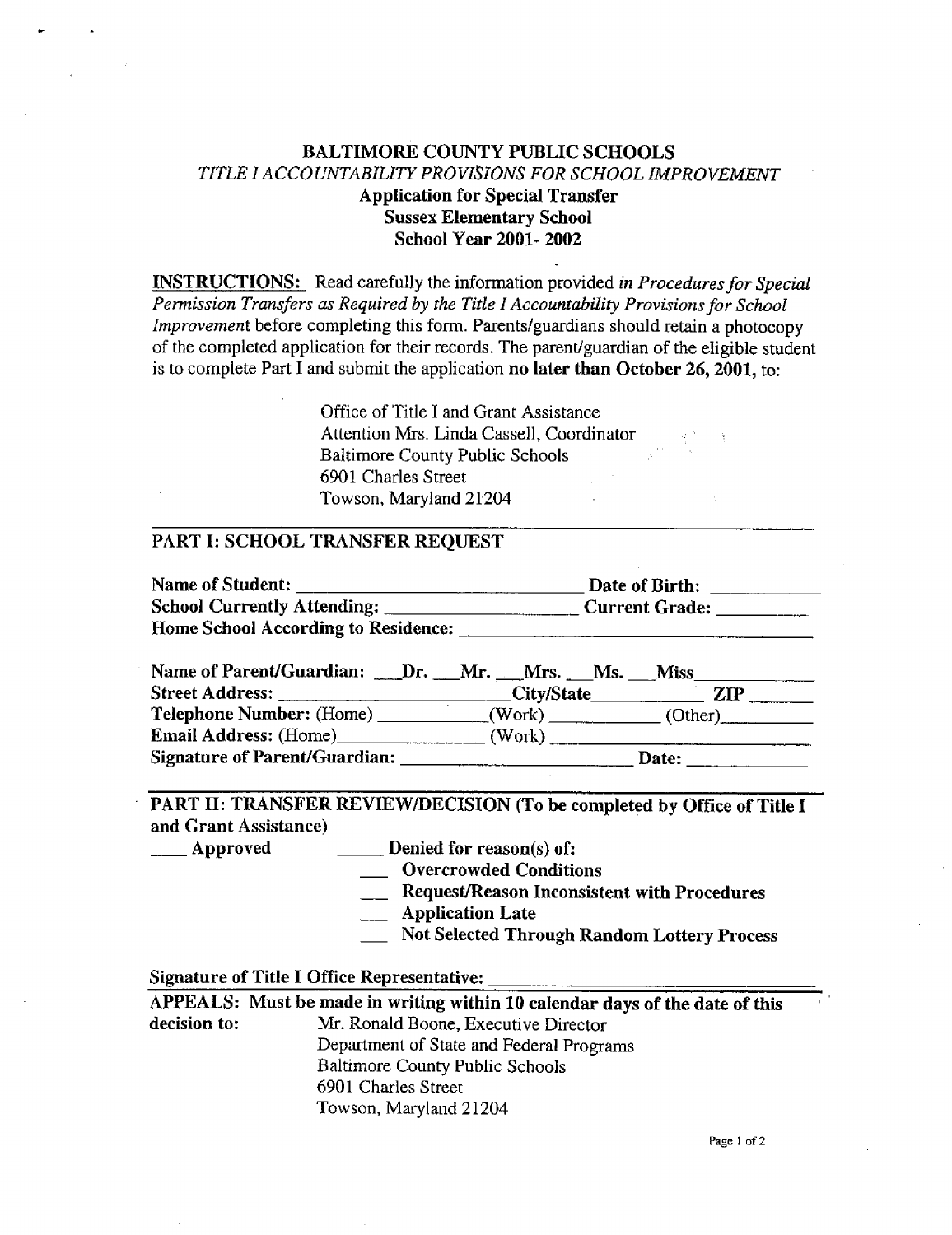### BALTIMORE COUNTY PUBLIC SCHOOLS TITLE I ACCOUNTABILITY PROVISIONS FOR SCHOOL IMPROVEMENT Application for Special Transfer Sussex Elementary School School Year 2001- 2002

INSTRUCTIONS: Read carefully the information provided in Procedures for Special Permission Transfers as Required by the Title I Accountability Provisions for School Improvement before completing this form. Parents/guardians should retain a photocopy of the completed application for their records . The parent/guardian of the eligible student is to complete Part <sup>I</sup> and submit the application no later than October 26, 2001, to:

> Office of Title <sup>I</sup> and Grant Assistance Attention Mrs. Linda Cassell, Coordinator Baltimore County Public Schools 6901 Charles Street Towson, Maryland 21204

### PART I: SCHOOL TRANSFER REQUEST

| Name of Student:                                                   |        | Date of Birth:        |  |  |  |
|--------------------------------------------------------------------|--------|-----------------------|--|--|--|
| School Currently Attending: 2008. [19] School Currently Attending: |        | <b>Current Grade:</b> |  |  |  |
| <b>Home School According to Residence:</b>                         |        |                       |  |  |  |
| Name of Parent/Guardian: Dr. Mr. Mrs. Ms.                          |        |                       |  |  |  |
|                                                                    |        | City/State <b>ZIP</b> |  |  |  |
| Telephone Number: (Home) (Work)                                    |        | (Other)               |  |  |  |
| Email Address: (Home)                                              | (Work) |                       |  |  |  |
| <b>Signature of Parent/Guardian:</b>                               |        | <b>Date:</b>          |  |  |  |

### PART 11: TRANSFER REVIEW/DECISION (To be completed by Office of Title <sup>I</sup> and Grant Assistance)

- Approved
- Denied for reason(s) of:
	- Overcrowded Conditions
	- Request/Reason Inconsistent with Procedures
	- Application Late
	- Not Selected Through Random Lottery Process

#### Signature of Title I Office Representative:

|              | APPEALS: Must be made in writing within 10 calendar days of the date of this |
|--------------|------------------------------------------------------------------------------|
| decision to: | Mr. Ronald Boone, Executive Director                                         |
|              | Department of State and Federal Programs                                     |
|              | <b>Baltimore County Public Schools</b>                                       |
|              | 6901 Charles Street                                                          |
|              | Towson, Maryland 21204                                                       |

Page <sup>1</sup> of 2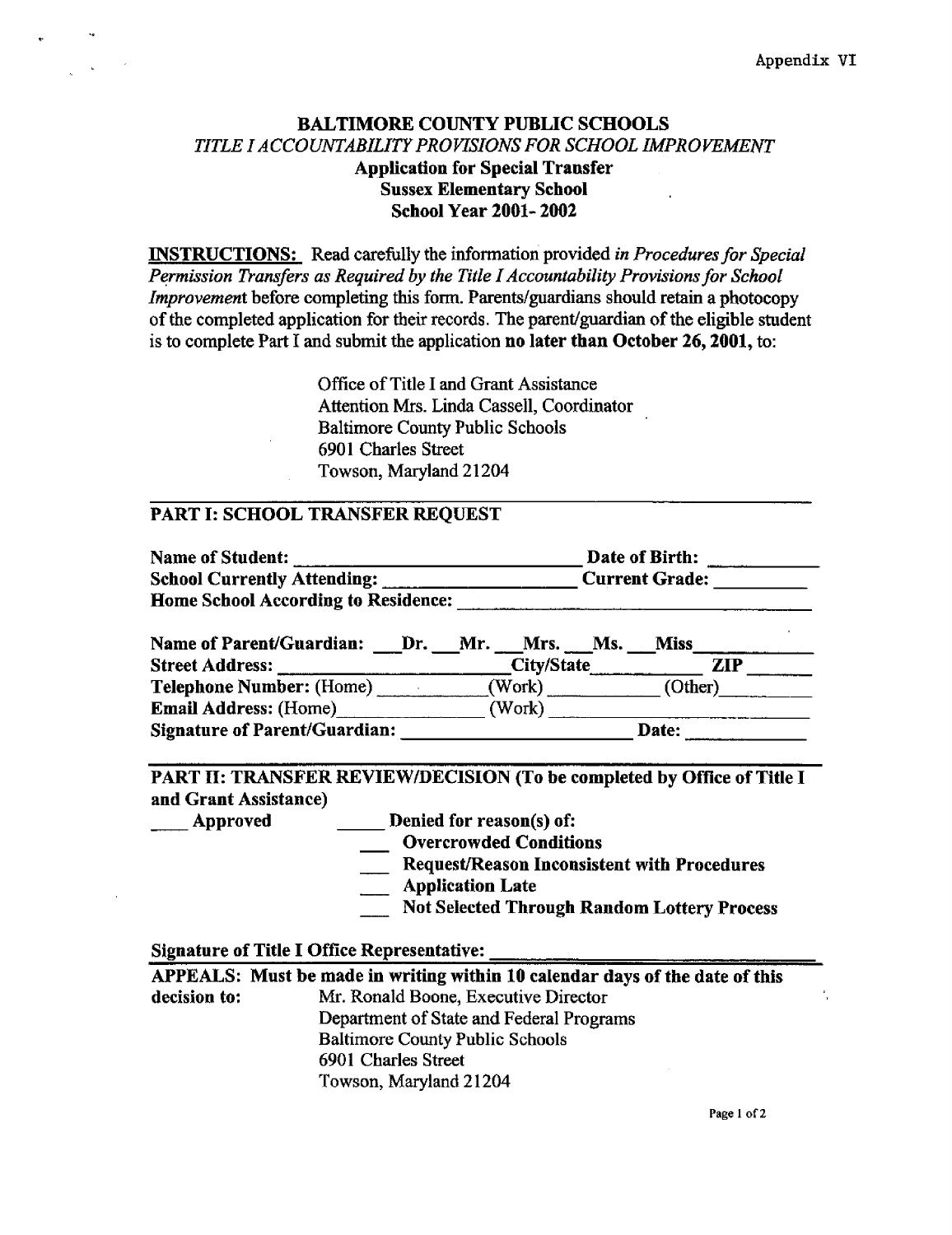### BALTIMORE COUNTY PUBLIC SCHOOLS TITLE <sup>I</sup> ACCOUNTABILITY PROVISIONS FOR SCHOOL IMPROVEMENT Application for Special Transfer Sussex Elementary School School Year 2001- 2002

INSTRUCTIONS: Below is the approved list of elementary schools designated as eligible to accept Title I Accountability Provisions for School Improvement transfers from Sussex Elementary School. Transfer requests will be approved or denied in accordance with Procedures for Special Permission Transfers as Required by Title I Accountability Provisions for School Improvement. Please indicate any school that you would be willing to have your child attend in order of preference beginning with <sup>1</sup> as your first choice, 2 as your second choice, 3 as your third choice, etc. You may select as many schools as you wish. Your child will be considered for transfer only to schools indicated by you on the list below.

Please note that, although space is available at these schools, individual grade levels and programs may be over enrolled, making them ineligible for transfers.

### School

| Pleasant Plains (C)  |
|----------------------|
| Reisterstown (NW)    |
| Relay (SW)           |
| Seven Oaks (NE)      |
| Seventh District (C) |
| Stoneleigh (C)       |
| Summit Park (NW)     |
| Victory Villa (NE)   |
| Warren $(C)$         |
| Woodbridge (SW)      |
|                      |
|                      |
|                      |
|                      |

k.

SE - Southeast Area NW - Northwest Area NE - Northeast Area SW - Southwest Area C - Central Area

Page 2 of 2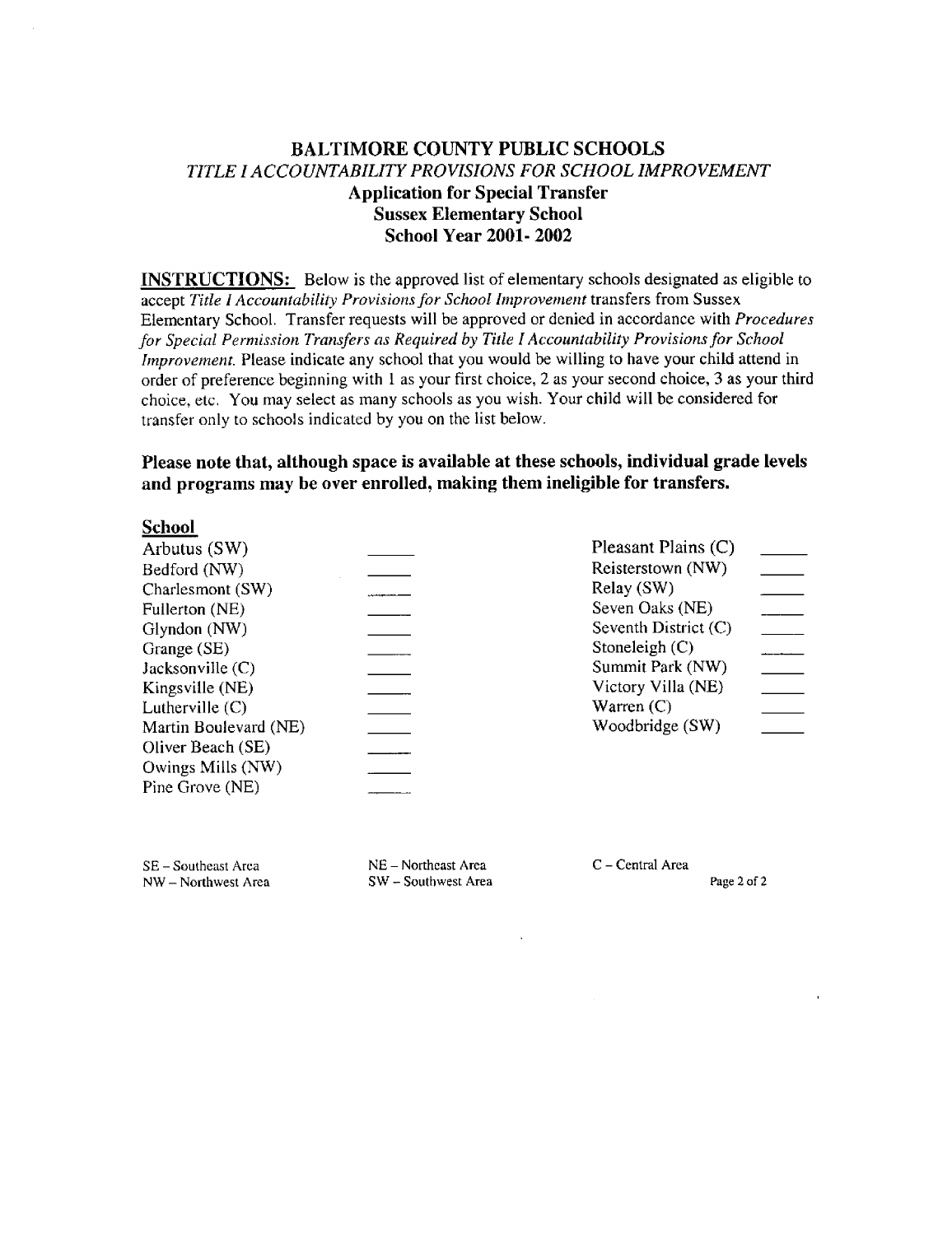### Woodlawn Middle School

### <sup>3033</sup> St. Lukes Lane, Baltimore, MD <sup>21207</sup>

To: Woodlawn Middle School Community<br>From: Jerilyn C. Roberts. Acting Principal From: Jerilyn C. Roberts, Acting Principal<br>Re: Title I Public School Transfer Optio Re: Title I Public School Transfer Options<br>Date: October 4, 2001 October 4, 2001

The purpose of this letter is to invite you to attend a meeting to discuss the Title <sup>I</sup> Public School Transfer Options on October 10, 2001. This meeting, which is being held in our school library, will begin at 6:30. We invite you to come and learn more about the opportunities available to Woodlawn Middle School families.

As you may be aware, Woodlawn Middle School has been participating in the federal Title <sup>I</sup> program. In Baltimore County, Title <sup>I</sup> provides additional services to schools with 50% or more students eligible to participate in the Free and Reduced Price Meals program. The purpose of Title <sup>I</sup> is to improve teaching and learning.

Because Woodlawn Middle School has been identified by the Maryland State Department of Education as eligible for local reconstitution, students who are enrolled at Woodlawn Middle School are eligible to apply for special transfers to certain other Baltimore County public schools .

The timeline for families that choose to apply for transfers to other eligible schools is:

| Monday, Oct. 15, 2001<br>$\frac{1}{2}$              | Applications, a list of eligible schools, and transfer<br>procedures available at Woodlawn Middle.                                          |
|-----------------------------------------------------|---------------------------------------------------------------------------------------------------------------------------------------------|
| Monday, Oct. 15 through<br>Friday, Oct. 26, 2001 -- | Applications for special transfers must be<br>completed and submitted to the Title I Office at<br>6901 Charles St., Towson, Maryland 21204. |
| Friday, Nov. 9, 2001                                | The Office of Title I and Grant Assistance will<br>make every effort to issue a decision by this date                                       |

So that our staff may focus on your children during the school day, and so we can provide our most informed personnel to answer your questions, we ask that all inquires be directed to 410-887-1304. As always, we will do our very best to offer you quality service whenever you call.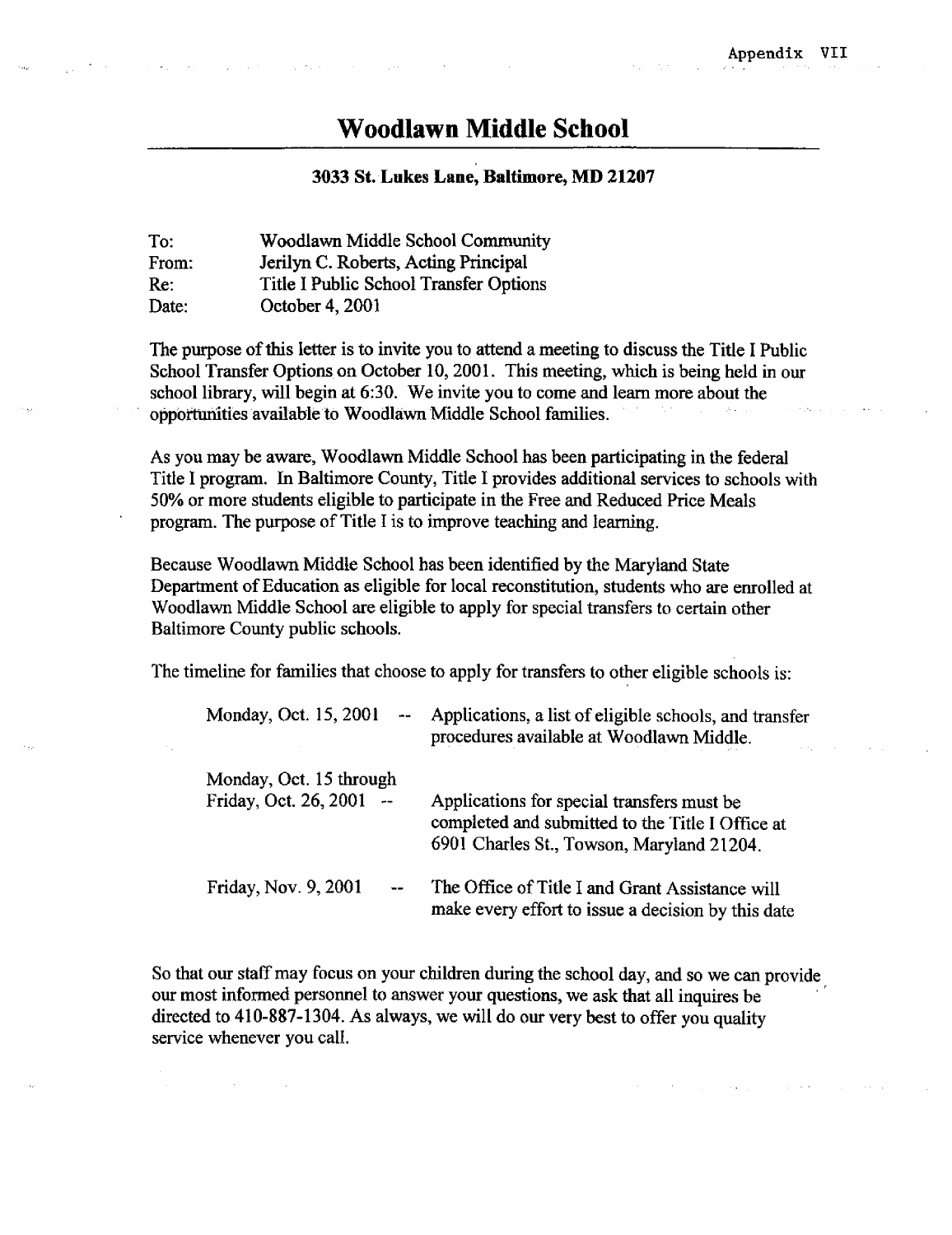| <b>DATE</b>                  |                          | <b>PROCEDURE</b>                                                                                                                                             |
|------------------------------|--------------------------|--------------------------------------------------------------------------------------------------------------------------------------------------------------|
| Wednesday, 10/10             |                          | Community meeting at Woodlawn Middle School<br>regarding the process for Title I Public School transfer<br>Options.                                          |
| Monday, 10/15                |                          | Applications and lists of middle schools eligible to<br>receive students from Woodlawn Middle will be<br>available for parents in the school office.         |
| Friday, 10/26                |                          | Deadline for families to file application requests.<br>Requests should be mailed or delivered to:                                                            |
|                              |                          | Linda Cassell<br>Office of Title I and Grant Assistance<br><b>ESS Building</b><br>Baltimore County Public Schools<br>6901 Charles Street<br>Towson, MD 21204 |
| Wednesday, 10/31             |                          | School system officials conduct computerized random<br>lottery at the Office of Title I and Grant Assistance.                                                |
| Friday, 11/2 to Friday, 11/9 | $\overline{\phantom{m}}$ | Families and schools are notified of lottery results.                                                                                                        |
| Monday, $11/12$              |                          | First day of the second grading period. Students<br>granted transfers begin at newly assigned schools.                                                       |

### Woodlawn Middle School Title I Public School Transfer Options Parent Information Timeline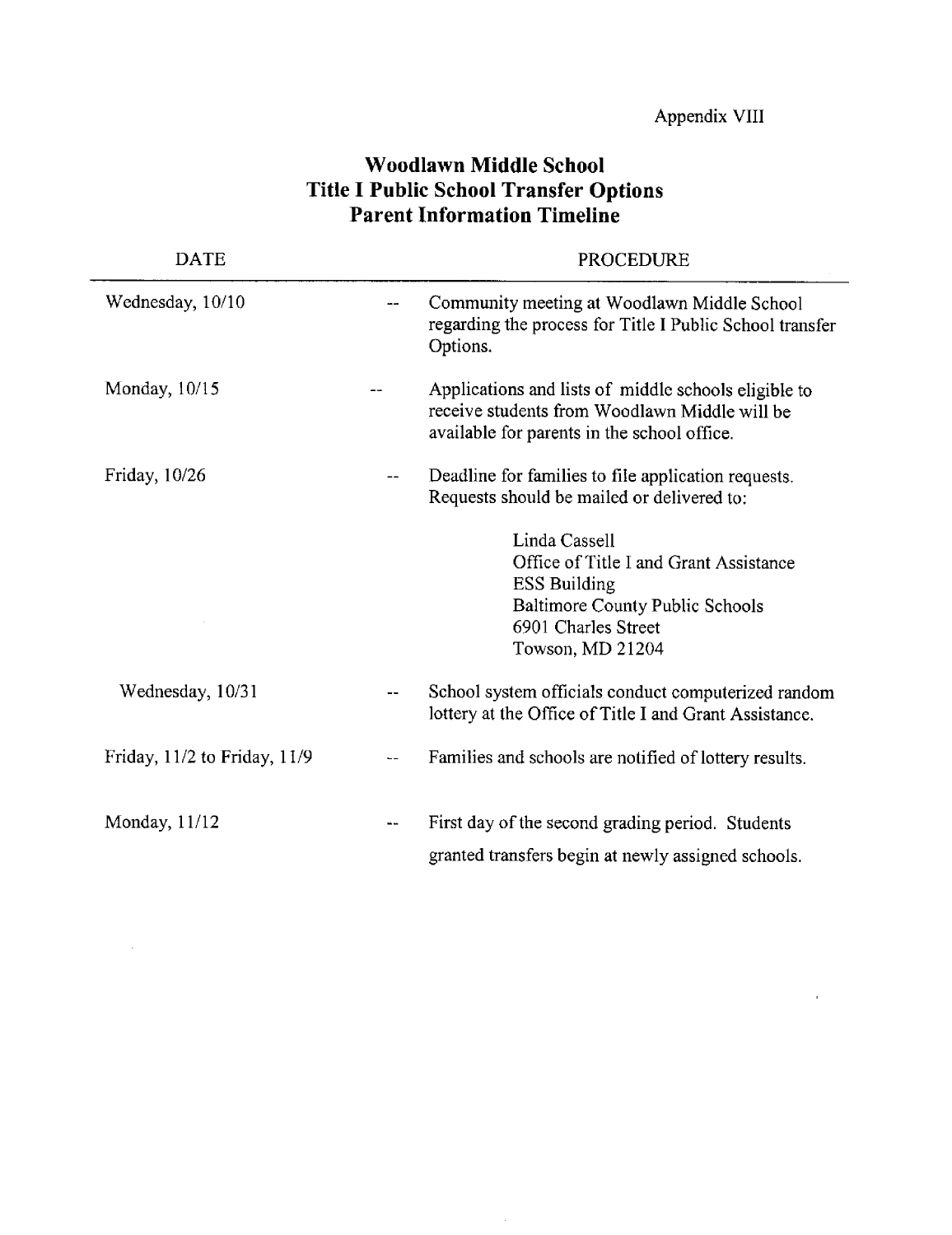### BALTIMORE COUNTY PUBLIC SCHOOLS TITLE <sup>1</sup> ACCOUNTABILITY PROVISIONS FOR SCHOOL IMPROVEMENT Application for Special Transfer Woodlawn Middle School School Year 2001- 2002

**INSTRUCTIONS:** Read carefully the information provided in the Procedures for Special Permission Transfers as Required by the Title <sup>I</sup> Accountability Provisions for School Improvement before completing this form. Parents/guardians should retain a photocopy of the completed application for their records . The parent/guardian of the eligible student is to complete Part <sup>I</sup> and submit the application no later than October 26, 2001, to:

> Office of Title <sup>I</sup> and Grant Assistance Attention Mrs. Linda Cassell, Coordinator Baltimore County Public Schools 6901 Charles Street Towson, Maryland 21204

#### PART I: SCHOOL TRANSFER REQUEST

|                                                                                  |  |  |  |  | Date of Birth: $\frac{e^{i\omega}}{2}$ |  |
|----------------------------------------------------------------------------------|--|--|--|--|----------------------------------------|--|
| Home School According to Residence:                                              |  |  |  |  |                                        |  |
|                                                                                  |  |  |  |  |                                        |  |
| Name of Parent/Guardian: _Dr. Mr. Mrs. Ms. Miss _______                          |  |  |  |  |                                        |  |
| Street Address: City/State City/State ZIP                                        |  |  |  |  |                                        |  |
| Telephone Number: (Home) _______________(Work) ____________(Other) _____________ |  |  |  |  |                                        |  |
| Email Address: (Home) (Work)                                                     |  |  |  |  |                                        |  |
| Signature of Parent/Guardian:                                                    |  |  |  |  | Date:                                  |  |

PART II: TRANSFER REVIEW/DECISION (To be completed by Office of Title <sup>I</sup> and Grant Assistance)<br>
<u>Late</u> Approved

Denied for reason(s) of:

**COVERGIVE CONDUCTS** 

Request/Reason Inconsistent with Procedures

- **Application Late**
- Not Selected Through Random Lottery Process

### Signature of Title I Office Representative:

|              | APPEALS: Must be made in writing within 10 calendar days of the date of this |
|--------------|------------------------------------------------------------------------------|
| decision to: | Mr. Ronald Boone, Executive Director                                         |
|              | Department of State and Federal Programs                                     |
|              | <b>Baltimore County Public Schools</b>                                       |
|              | 6901 Charles Street                                                          |
|              | Towson, Maryland 21204                                                       |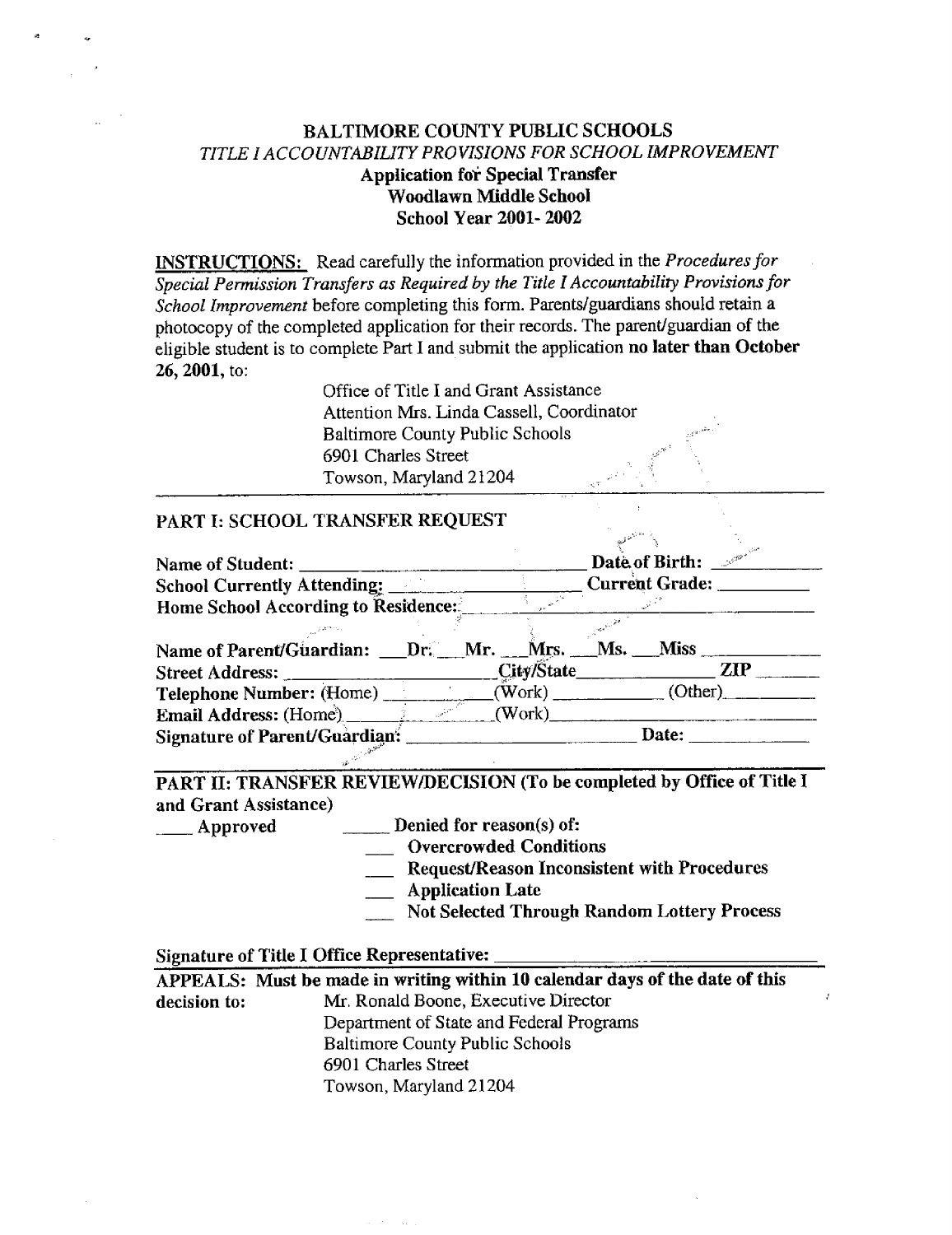### BALTIMORE COUNTY PUBLIC SCHOOLS TITLE I ACCOUNTABILITY PROVISIONS FOR SCHOOL IMPROVEMENT Application for Special Transfer Woodlawn Middle School School Year 2001- 2002

**INSTRUCTIONS:** Read carefully the information provided in the *Procedures for* Special Permission Transfers as Required by the Title I Accountability Provisions for School Improvement before completing this form. Parents/guardians should retain a photocopy of the completed application for their records. The parent/guardian of the eligible student is to complete Part <sup>I</sup> and submit the application no later than October 26, 2001, to:

> Office of Title <sup>I</sup> and Grant Assistance Attention Mrs. Linda Cassell, Coordinator Baltimore County Public Schools 6901 Charles Street Towson, Maryland 21204

### PART I: SCHOOL TRANSFER REQUEST

| <b>Name of Student:</b>                    |            | Date of Birth: |                       |     |
|--------------------------------------------|------------|----------------|-----------------------|-----|
| <b>School Currently Attending:</b>         |            |                | <b>Current Grade:</b> |     |
| <b>Home School According to Residence:</b> |            |                |                       |     |
| <b>Name of Parent/Guardian:</b><br>Dr.     | Mr. Mrs.   | Ms.            | <b>Miss</b>           |     |
| <b>Street Address:</b>                     | City/State |                |                       | ZIP |
| Telephone Number: (Home)                   | (Work)     |                | (Other)               |     |
| Email Address: (Home)                      | (Work)     |                |                       |     |
| <b>Signature of Parent/Guardian:</b>       |            |                | Date:                 |     |

### PART II: TRANSFER REVIEW/DECISION (To be completed by Office of Title <sup>I</sup> and Grant Assistance)

Approved Denied for reason(s) of:

- \_ Overcrowded Conditions
- Request/Reason Inconsistent with Procedures
- Application Late
- Not Selected Through Random Lottery Process

#### Signature of Title I Office Representative:

|              | APPEALS: Must be made in writing within 10 calendar days of the date of this |  |  |  |  |
|--------------|------------------------------------------------------------------------------|--|--|--|--|
| decision to: | Mr. Ronald Boone, Executive Director                                         |  |  |  |  |
|              | Department of State and Federal Programs                                     |  |  |  |  |
|              | <b>Baltimore County Public Schools</b>                                       |  |  |  |  |
|              | 6901 Charles Street                                                          |  |  |  |  |
|              | Towson, Maryland 21204                                                       |  |  |  |  |

Page <sup>1</sup> of 3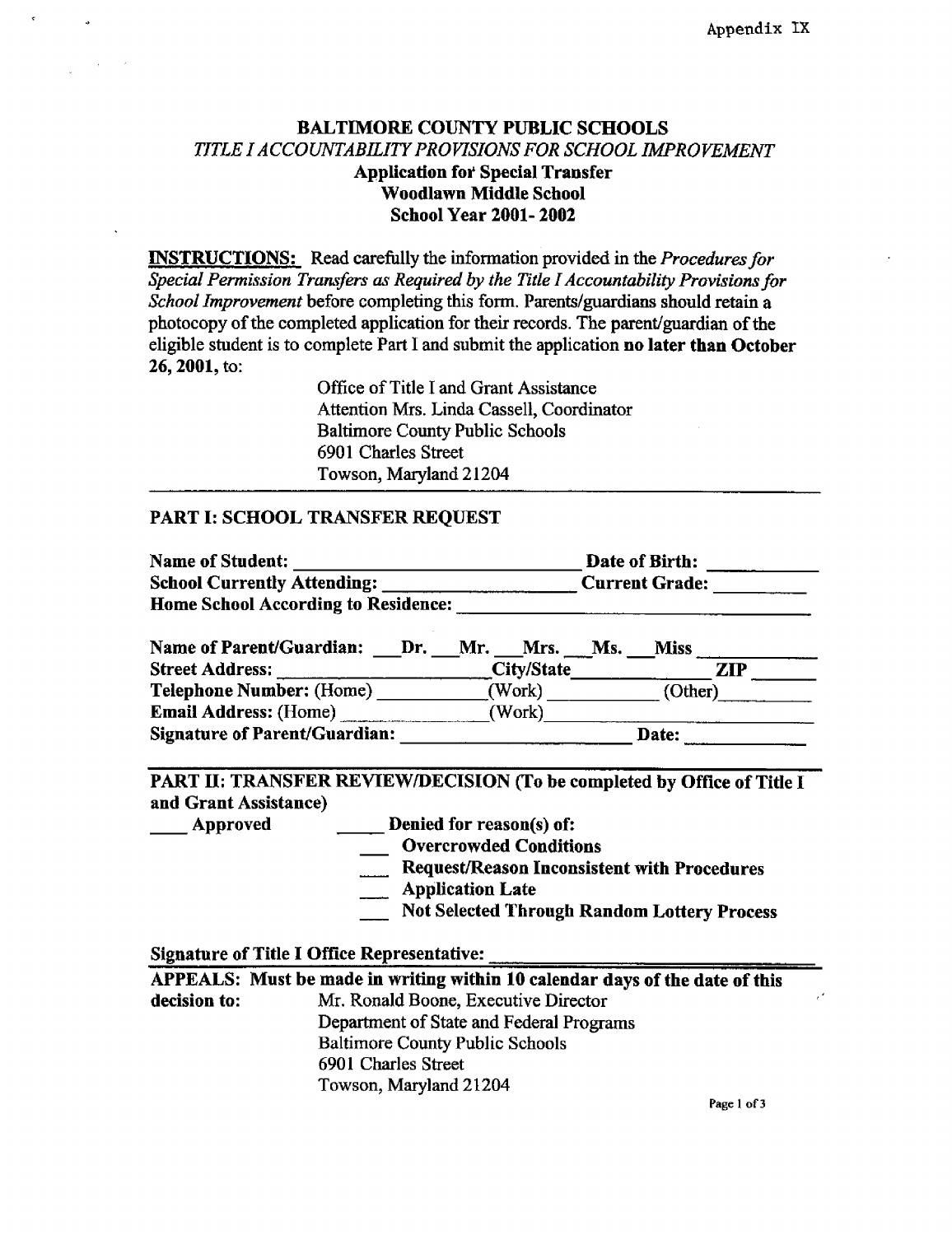### BALTIMORE COUNTY PUBLIC SCHOOLS TITLE <sup>I</sup> ACCOUNTABILITY PROVISIONS FOR SCHOOL IMPROVEMENT Application for Special Transfer Woodlawn Middle School School Year 2001- 2002

INSTRUCTIONS: The approved list of middle schools designated as eligible to accept Title I Accountability Provisions for School Improvement transfers from Woodlawn Middle School is on page 3. Transfer requests will be approved or denied in accordance with the Procedures for Special Permission Transfers as Required by the Title I Accountability Provisions for School Improvement.

Please indicate any school that you would be willing to have your child attend in order of preference beginning with <sup>1</sup> as your first choice, 2 as your second choice, 3 as your third choice, etc. You may select as many schools as you wish. (\*See note below if your child is enrolled in a special education program.) Your child will be considered for transfer only to schools indicated by you on the list on page 3.

### **NOTE**

| If your child is enrolled in a special<br>education program for (please circle): | You may only select from these schools:                   |
|----------------------------------------------------------------------------------|-----------------------------------------------------------|
| <b>Functional Services</b>                                                       | General Stricker (SE), Loch Raven (C),<br>Perry Hall (NE) |
| <b>Emotionally Disturbed Services</b>                                            | Arbutus (SW), General Stricker (SE)                       |
| Life Skills Services                                                             | Perry Hall (NE)                                           |
| Adapted Self-Contained                                                           | All eligible schools listed                               |

Page 2 of 3